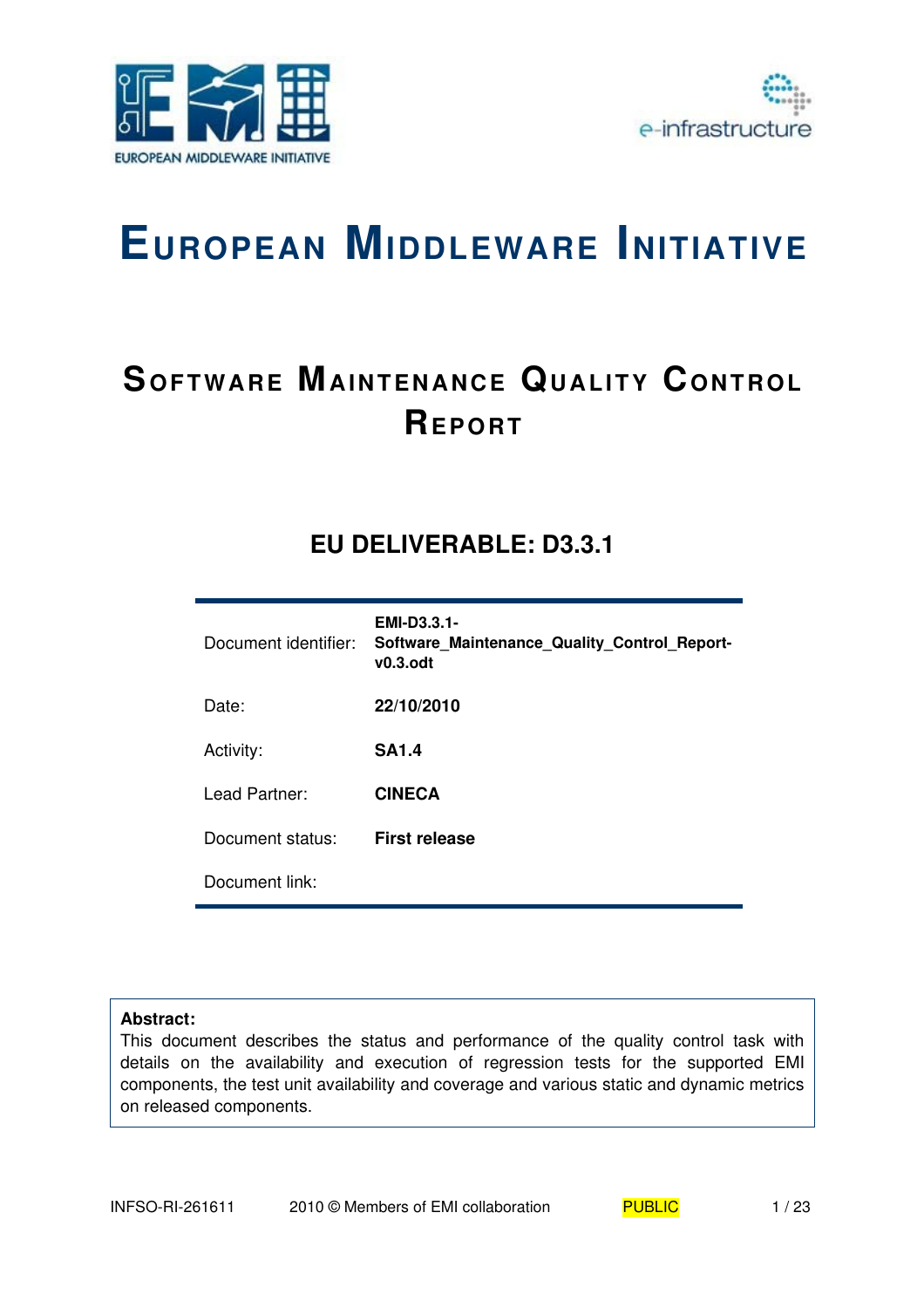**TITLE**

#### **Copyright notice:**

Copyright (c) Members of the EMI Collaboration. 2010.

See http://www.eu-emi.eu/about/Partners/ for details on the copyright holders.

EMI ("European Middleware Initiative") is a project partially funded by the European Commission. For more information on the project, its partners and contributors please see http://www.eu-emi.eu.

This document is released under the Open Access license. You are permitted to copy and distribute verbatim copies of this document containing this copyright notice, but modifying this document is not allowed. You are permitted to copy this document in whole or in part into other documents if you attach the following reference to the copied elements: "Copyright (C) 2010. Members of the EMI Collaboration. http://www.euemi.eu ".

The information contained in this document represents the views of EMI as of the date they are published. EMI does not guarantee that any information contained herein is error-free, or up to date.

EMI MAKES NO WARRANTIES, EXPRESS, IMPLIED, OR STATUTORY, BY PUBLISHING THIS DOCUMENT.

EMI RI-261611 © Members of the EMI collaboration PUBLIC 2/23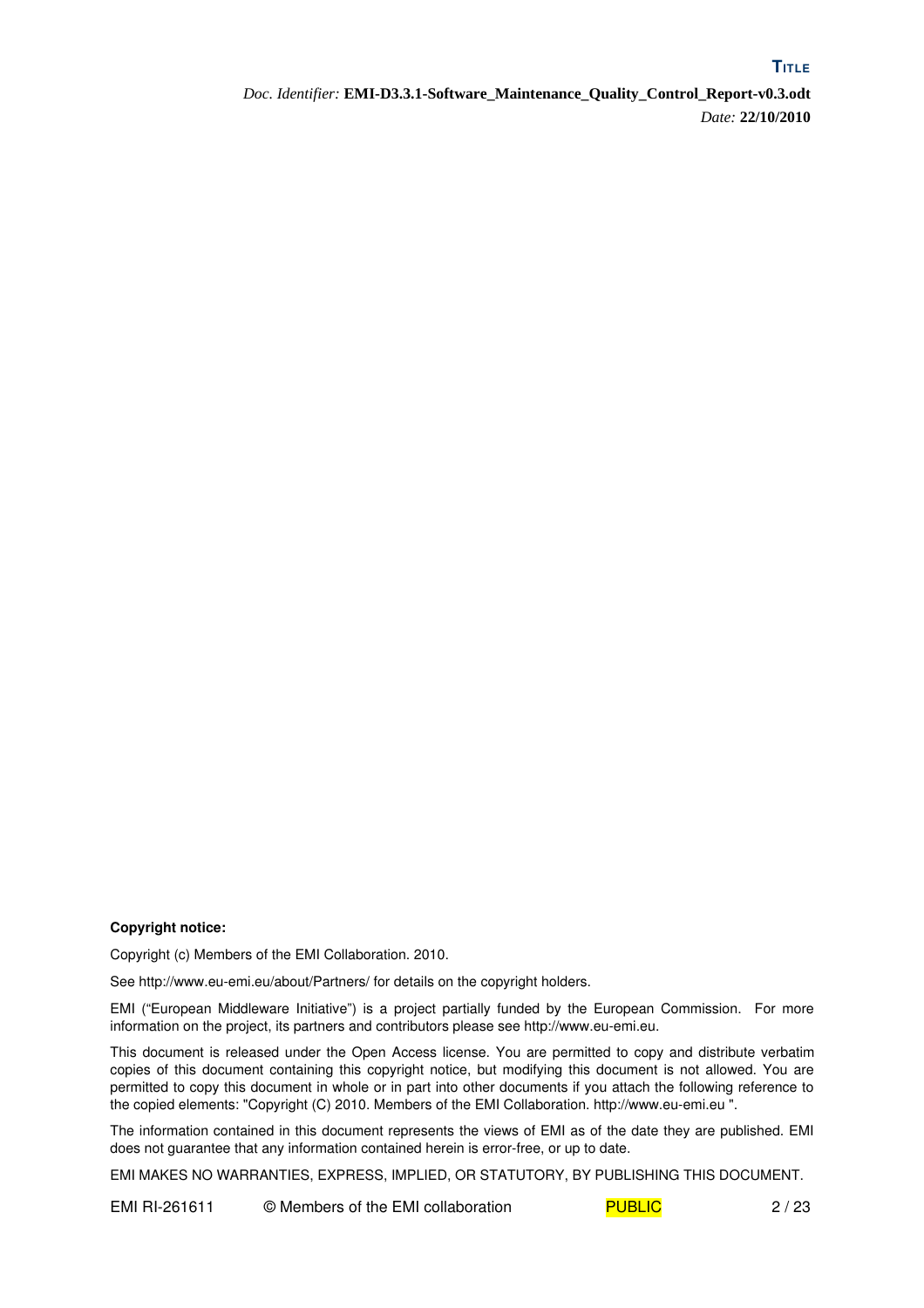![](_page_2_Picture_0.jpeg)

#### **Delivery Slip**

|                    | <b>Name</b>      | Partner /<br><b>Activity</b> | <b>Date</b> | <b>Signature</b> |
|--------------------|------------------|------------------------------|-------------|------------------|
| <b>From</b>        | Giuseppe Fiameni | CINECA/SA1.4                 | 09/24/2010  |                  |
| <b>Reviewed by</b> |                  |                              |             |                  |
| <b>Approved by</b> |                  |                              |             |                  |

#### **Document Log**

| <b>Issue</b> | <b>Date</b> | <b>Comment</b> | <b>Author / Partner</b>    |
|--------------|-------------|----------------|----------------------------|
|              | 09/24/2010  | First draft    | Giuseppe<br>Fiameni/CINECA |
| 2            | 10/21/2010  | First release  | Giuseppe<br>Fiameni/CINECA |
| 3            |             |                |                            |

#### **Document Change Record**

| <b>Issue</b> | Item | <b>Reason for Change</b> |
|--------------|------|--------------------------|
|              |      |                          |
| 2            |      |                          |
| 3            |      |                          |
|              |      |                          |
|              |      |                          |
|              |      |                          |
|              |      |                          |
|              |      |                          |
|              |      |                          |

![](_page_2_Picture_9.jpeg)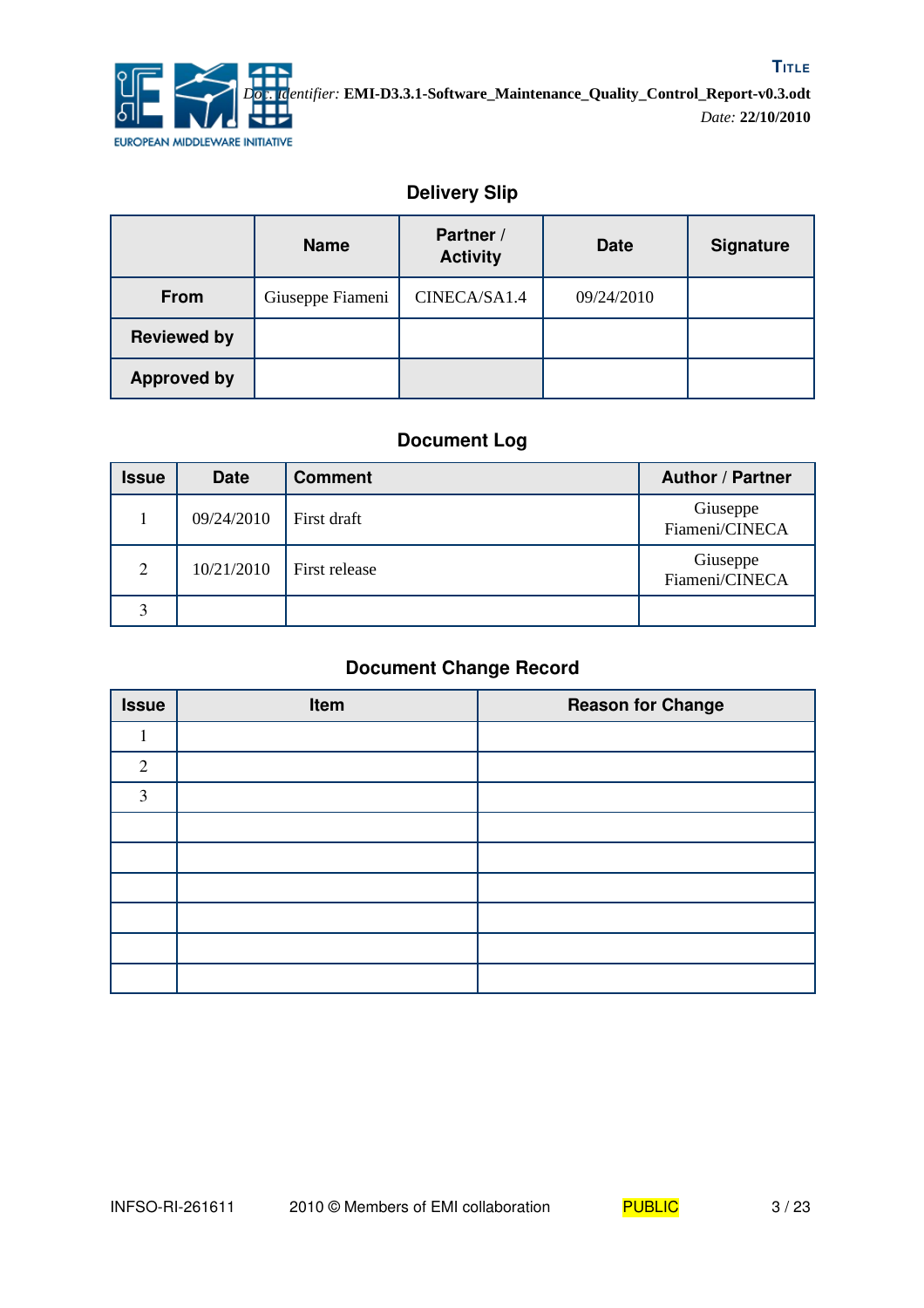![](_page_3_Picture_0.jpeg)

#### **TABLE OF CONTENTS**

## **Table of Contents**

| INFSO-RI-261611 | 2010 © Members of EMI collaboration | <b>PUBLIC</b> | 4/23 |
|-----------------|-------------------------------------|---------------|------|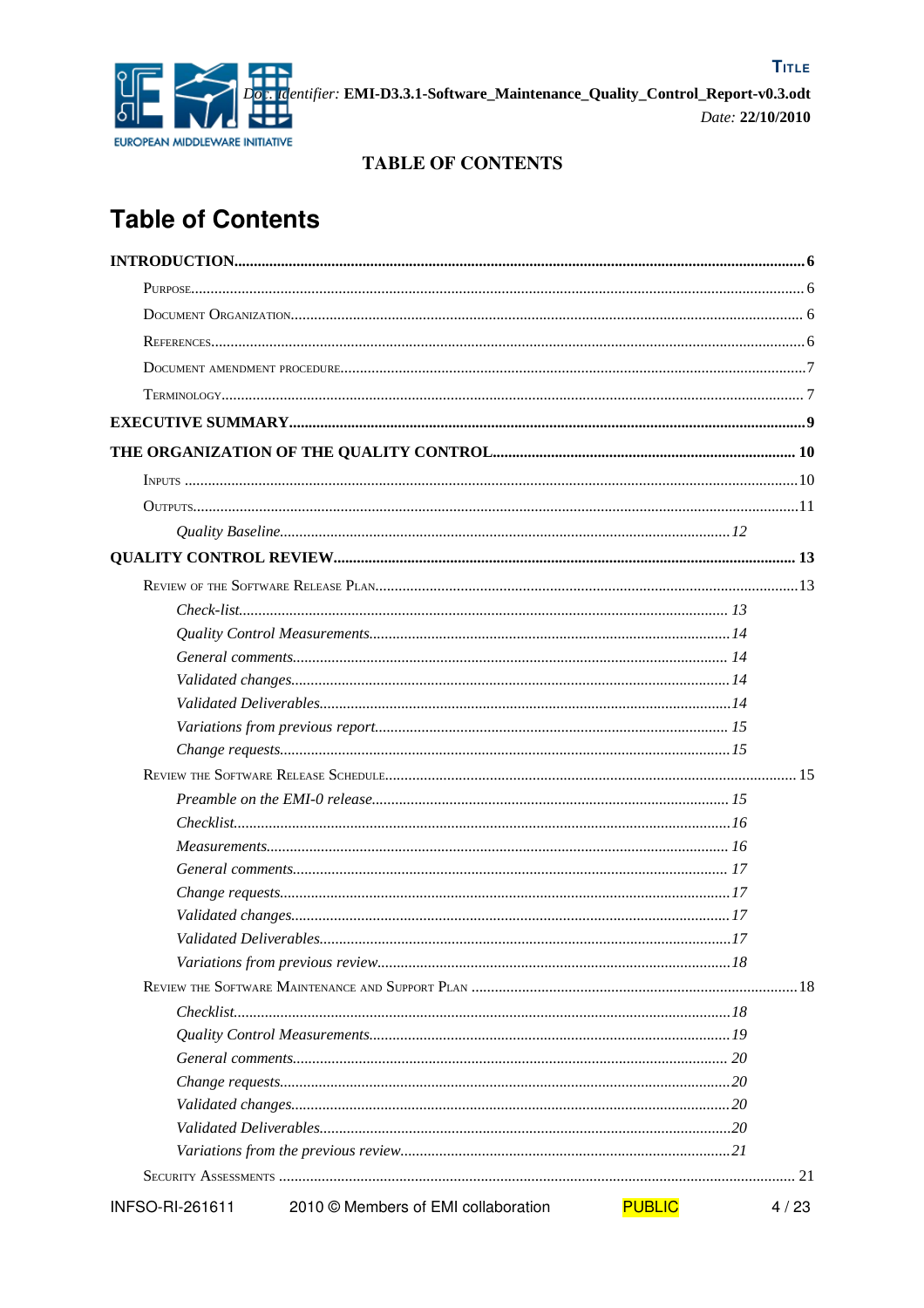![](_page_4_Picture_0.jpeg)

![](_page_4_Picture_2.jpeg)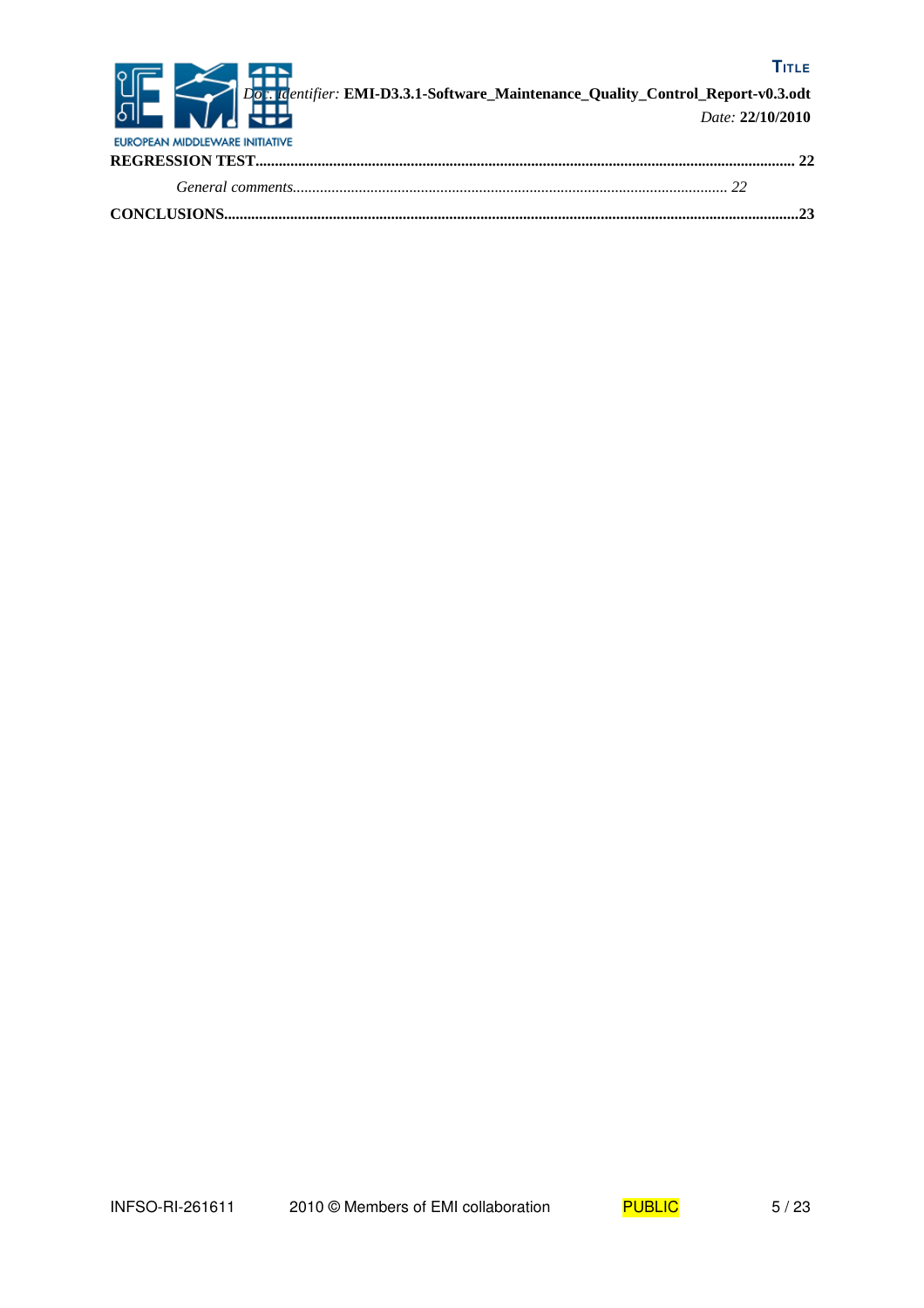![](_page_5_Picture_0.jpeg)

#### **1. INTRODUCTION**

#### **1.1. PURPOSE**

The Quality Control (QC) verifies the application of Quality Assurance (QA) processes and procedures and, through the execution of period reviews, reports the status and performance of the SA1 work. Quality Control report is meant to provide an aggregated view of quality inspection results and performance measurements and outline which changes, to correct anomaly or nonconformity discovered during the review, are submitted to PEB.

#### **1.2. DOCUMENT ORGANIZATION**

The document is organized as follows:

- Chapter 1 and 2 are the introduction and the executive summary respectively;
- Chapter 3 presents the organization of the Quality Control activity and which the interaction with the external entities are;
- Chapter 4 reports the Quality Review expected for PM6 as the defined review schedule;
- Chapter 5 describes the status of the regression tests;
- Chapter 6 reports the conclusions of the work.

#### **1.3. REFERENCES**

- <span id="page-5-1"></span>**[R1] Quality Assurance Plan**, *https://twiki.cern.ch/twiki/bin/view/EMI/DeliverableDSA21*
- **[R2] Quality Assurance Metrics**, *https://twiki.cern.ch/twiki/bin/view/EMI/TSA23*
- **[R3] Quality Assurance Wiki Page**, https://twiki.cern.ch/twiki/bin/view/EMI/SQAP
- <span id="page-5-2"></span>**[R4] Software Release Plan**, https://twiki.cern.ch/twiki/bin/view/EMI/DeliverableDSA12
- <span id="page-5-7"></span>**[R5] Software Maintenance and Support Plan**, *https://twiki.cern.ch/twiki/bin/view/EMI/DeliverableDSA11*
- <span id="page-5-6"></span>**[R6] Technical Development Plan**, https://twiki.cern.ch/twiki/bin/view/EMI/DeliverableDNA131
- <span id="page-5-5"></span>**[R7]** *Release Management Wiki Page, https://twiki.cern.ch/twiki/bin/view/EMI/TSA13*
- <span id="page-5-4"></span>**[R8] Configuration and Integration guidelines***,* https://twiki.cern.ch/twiki/bin/view/EMI/EmiSa2ConfigurationIntegrationGuidelines
- <span id="page-5-11"></span>**[R9] Certification and testing guidelines***, https://twiki.cern.ch/twiki/bin/view/EMI/EmiSa2CertTestGuidelines*
- <span id="page-5-3"></span>[R10] Change management guidelines*, https://twiki.cern.ch/twiki/bin/view/EMI/EmiSa2ChangeManagementGuidelines*
- <span id="page-5-8"></span>[R11] DSA2.2.1 QA Tools Documentation*, https://twiki.cern.ch/twiki/bin/edit/EMI/DeliverableDSA221?topicparent=EMI.EmiDeliverables;nowysiwyg=1*
- <span id="page-5-10"></span>[R12] Certification report Template*, https://twiki.cern.ch/twiki/bin/edit/EMI/EMICertification-ReportTemplate*
- <span id="page-5-9"></span>**[R13] Software Verification and Validation Template***, https://twiki.cern.ch/twiki/bin/view/EMI/SoftwareVerAndValTemplate*
- <span id="page-5-0"></span>**[R14]Quality Control Report PM6***, https://twiki.cern.ch/twiki/bin/view/EMI/SA1QCPM6*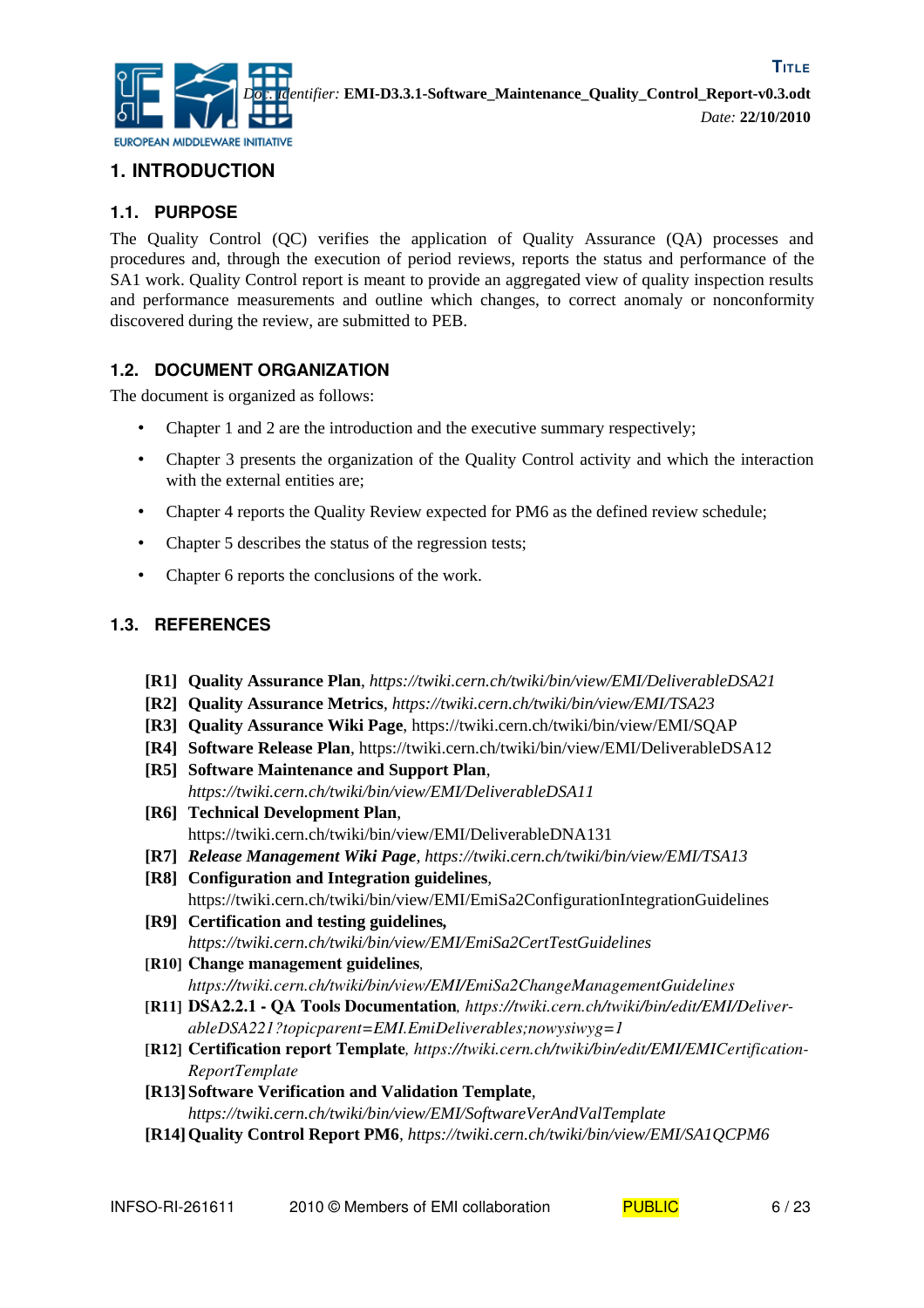![](_page_6_Picture_0.jpeg)

**TITLE**

#### **DOCUMENT AMENDMENT PROCEDURE**

This document can be amended by the authors further to any feedback from other teams or people. Minor changes, such as spelling corrections, content formatting or minor text re-organisation not affecting the content and meaning of the document can be applied by the authors without peer review. Other changes must be submitted to peer review and to the EMI PEB for approval.

When the document is modified for any reason, its version number shall be incremented accordingly. The document version number shall follow the standard EMI conventions for document versioning. The document shall be maintained in the CERN CDS repository and be made accessible through the OpenAIRE portal.

To be adapted in accordance to the procedure defined in the Quality Assurance Plan.

#### **1.4. TERMINOLOGY**

| <b>ABI</b>             | <b>Application Binary Interface</b>                                    |
|------------------------|------------------------------------------------------------------------|
| <b>API</b>             | <b>Application Programming Interface</b>                               |
| <b>CDS</b>             | <b>CERN Document Server</b>                                            |
| <b>DCI</b>             | Distributed Computing Infrastructure                                   |
| <b>DMSU</b>            | Deployed Middleware Support Unit                                       |
| <b>EGI</b>             | European Grid Infrastructure                                           |
| <b>EMT</b>             | <b>Engineering Management Team</b>                                     |
| <b>ETICS</b>           | eInfrastructure for Testing, Integration and Configuration of Software |
| <b>GGUS</b>            | Global Grid User Support                                               |
| <b>ITIL</b>            | IT Infrastructure Library                                              |
| <b>KPI</b>             | Key Performance Indicator                                              |
| <b>kSLOC</b>           | Kilo Source Lines Of Code                                              |
| <b>MCB</b>             | Middleware Coordination Board                                          |
| <b>NGI</b>             | National Grid Initiative                                               |
| <b>PEB</b>             | Project Executive Board                                                |
| <b>PTB</b>             | <b>Project Technical Board</b>                                         |
| QA                     | <b>Quality Assurance</b>                                               |
| QC                     | <b>Quality Control</b>                                                 |
| <b>RfC</b>             | <b>Request for Change</b>                                              |
| <b>SLA</b>             | Service Level Agreement                                                |
| <b>SQAP</b>            | Software Quality Assurance Plan                                        |
| <b>INFSO-RI-261611</b> | <b>PUBLIC</b><br>7/23<br>2010 © Members of EMI collaboration           |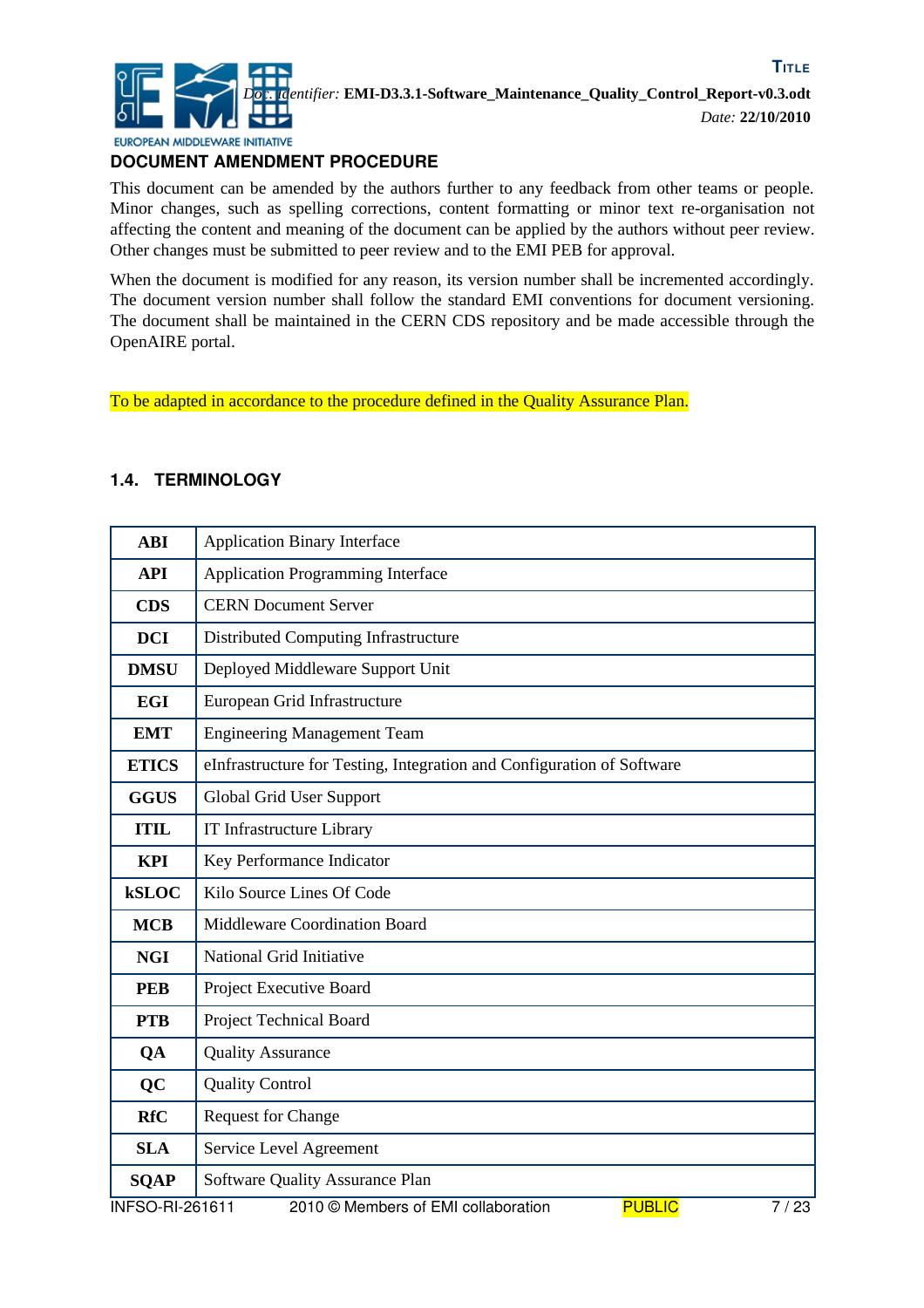![](_page_7_Picture_0.jpeg)

![](_page_7_Picture_2.jpeg)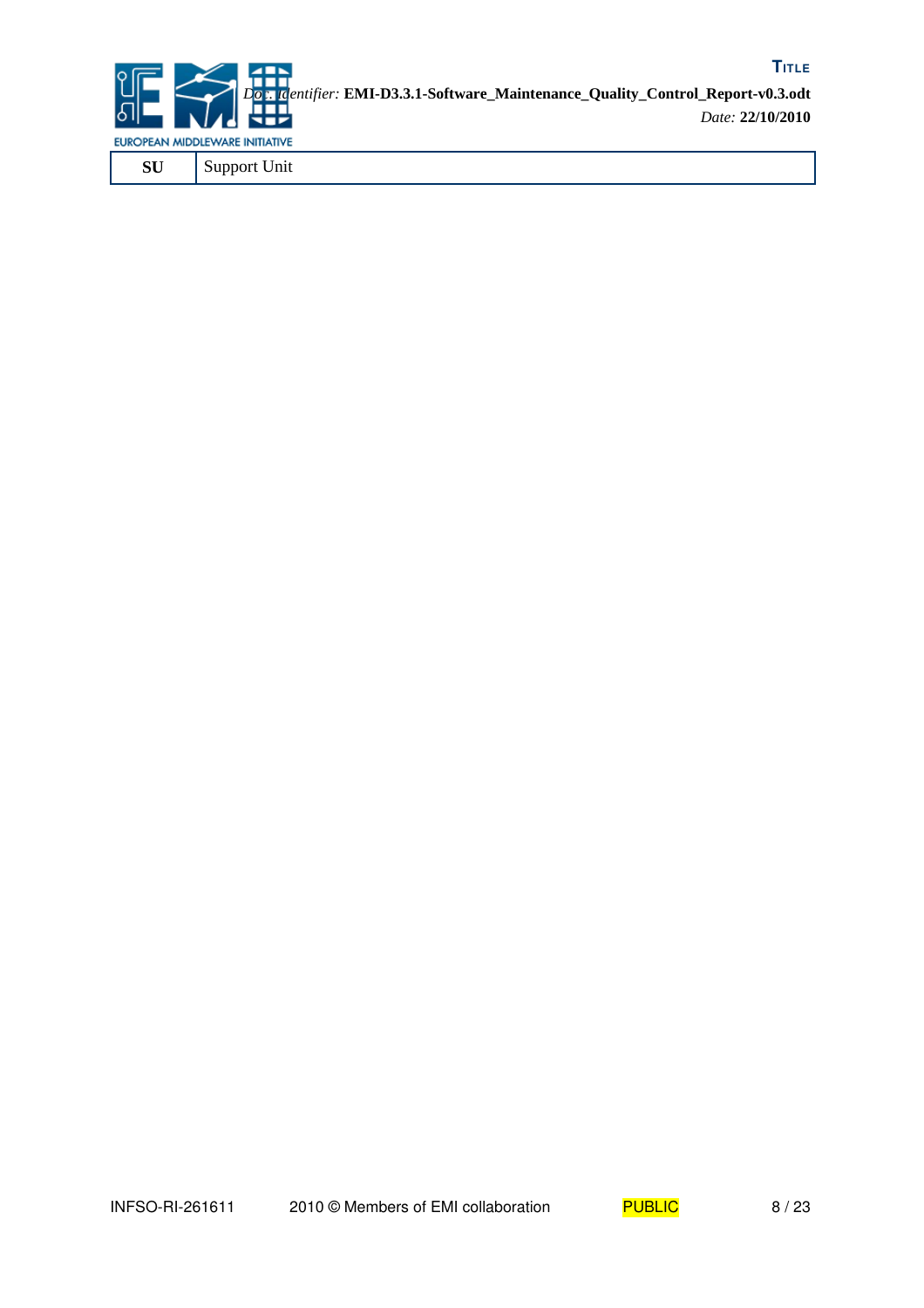![](_page_8_Picture_0.jpeg)

#### **2. EXECUTIVE SUMMARY**

Performing Quality Control is specifically concerned with monitoring work results to see whether they comply with the standards set out in the SQAP defined in SA2. Operating throughout the project, it aims to identify and remove the causes of unacceptable results from a product and a release schedule perspective. Basically, all the releases of EMI components need to satisfy well-defined certification and validation criteria before being included in a stable EMI distribution, sufficient to guarantee to a high degree of confidence that all EMI products meet the requirements set by our direct customers and that no regression are introduced. This activity also deals with security assessments of selected EMI components under the coordination of CSIC (add reference).

More precisely, the QC is responsible to carry out the following two major activities:

- **perform periodic reviews**, on the base of predefined control tools, to constantly control the performance of the team and collect measurements for evaluating quality metrics. Further information about the scheduled quality reviews can be accessed at [\[R14\];](#page-5-0)
- **elaborate project deliverables** to summarize and further elaborate the results of the execution of periodic reviews in order to point out any nonconformity or negative trends that might became defects in the future.

At the time of writing (PM6) there is no official EMI release available and no real measurements can be effectively collected or analysed. Nevertheless, the change requests present in the following paragraphs are intended to be effective and for each of them a response is expected according to the review procedures established in the SQAP. The change requests, namely corrective and preventive, can contribute to the improvement of the project quality and should be noted in the project 's documentation for ensuring their traceability.

![](_page_8_Picture_9.jpeg)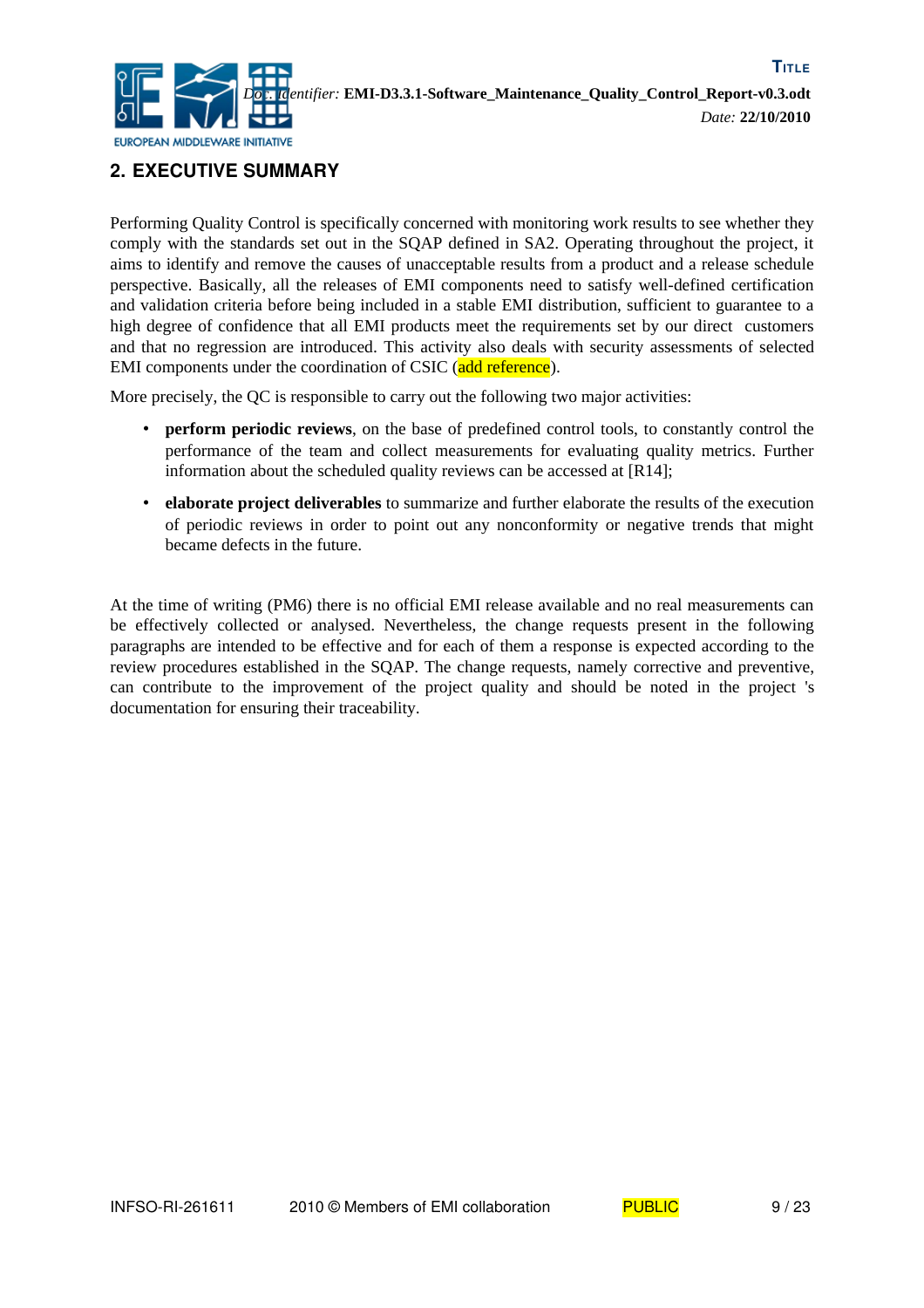![](_page_9_Picture_0.jpeg)

#### **3. THE ORGANIZATION OF THE QUALITY CONTROL**

The diagram below describes how the QA (part of the SA2) and the QC (SA1) interacts and in which way the information flows between them.

![](_page_9_Figure_4.jpeg)

**Figure 1: Quality Control Information flow**

#### **3.1. INPUTS**

This paragraph presents the list of the information items that the QC receives as input and that are fundamental for the execution of reviews.

#### **Quality Assurance Plan**

The SQAP **[\[R1\]](#page-5-1)** specifies the procedures, the metrics and the manner in which the EMI project is to achieve its quality goals in terms of software development.

#### **Quality Checklists**

A checklist is a structured tool used to verify whether the required steps in a process have been met. As each step is completed, it is checked off the list. In accordance to the SQAP, the input checklists for the QC in SA1 are:

- Review of the Software Release Plan
- Review the Software Release Schedule
- Review the Software Maintenance and Support Plan
- Security Assessments
	- *this review has been postponed*

INFSO-RI-261611 2010 © Members of EMI collaboration PUBLIC 10/23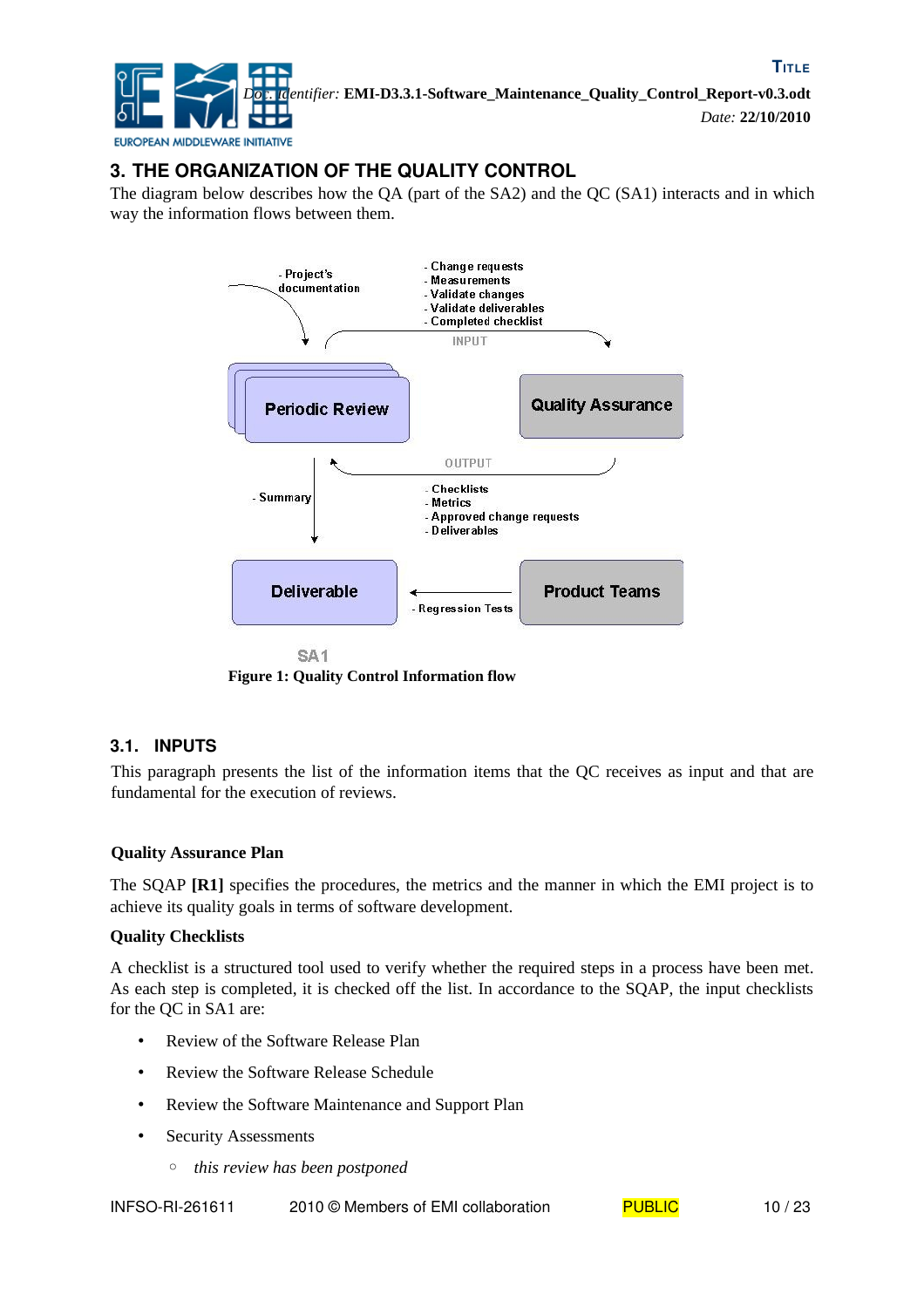![](_page_10_Picture_0.jpeg)

#### **Quality Metrics**

A quality metric is an operational definition that describes, in very specific terms, a project or product attribute and how the QC process will measure it.

The metrics defined for the QC in SA1:

- Review of the Software Release Plan
	- *No metric defined for this review*
- Review the Software Release Schedule
	- *Delay on the release schedule (ID: DELAYONTHERELEASE)*
- Review the Software Maintenance and Support Plan
	- *Total user incidents per user month (ID: TOTALUSERINCIDENTS)*
	- *Training and support incident per user month. (ID: TRAININGSUPPORTINCIDENTS)*
	- *Average time to deal with an incident at the 3rd level of user support (ID: AVERAGETIMEFORUSERINCIDENTS)*
- Security Assessments
	- *No metric defined for this review*

#### **Approved change requests**

The list of approved change requests is provided as input to verify that their implementation is correct and satisfies the quality standards. Approved change requests can include modifications to the work methods or to the schedule and come as a result of the change management process led by the PEB.

Currently, there are no previous approved changes that need to be verified.

#### **Deliverables**

This is the deliverables list that the QC verifies. Currently, there are no deliverable defined for this review.

#### **3.2. OUTPUTS**

This paragraph presents the list of the information items that the QC returns to the QA for further elaboration.

#### **Change Requests**

This is the list of recommended corrective or preventive actions to consider for preventing future defects in procedures or products.

#### **Measurements**

Quality control measurements are the documented results for the associated metrics.

#### **Validated changes**

Validated changes are the results of changes, defect repairs, or variances that have been inspected and corrected. Any changed or repaired procedures or products are once again verified and will be either accepted or rejected before the final decision is provided.

INFSO-RI-261611 2010 © Members of EMI collaboration PUBLIC 11/23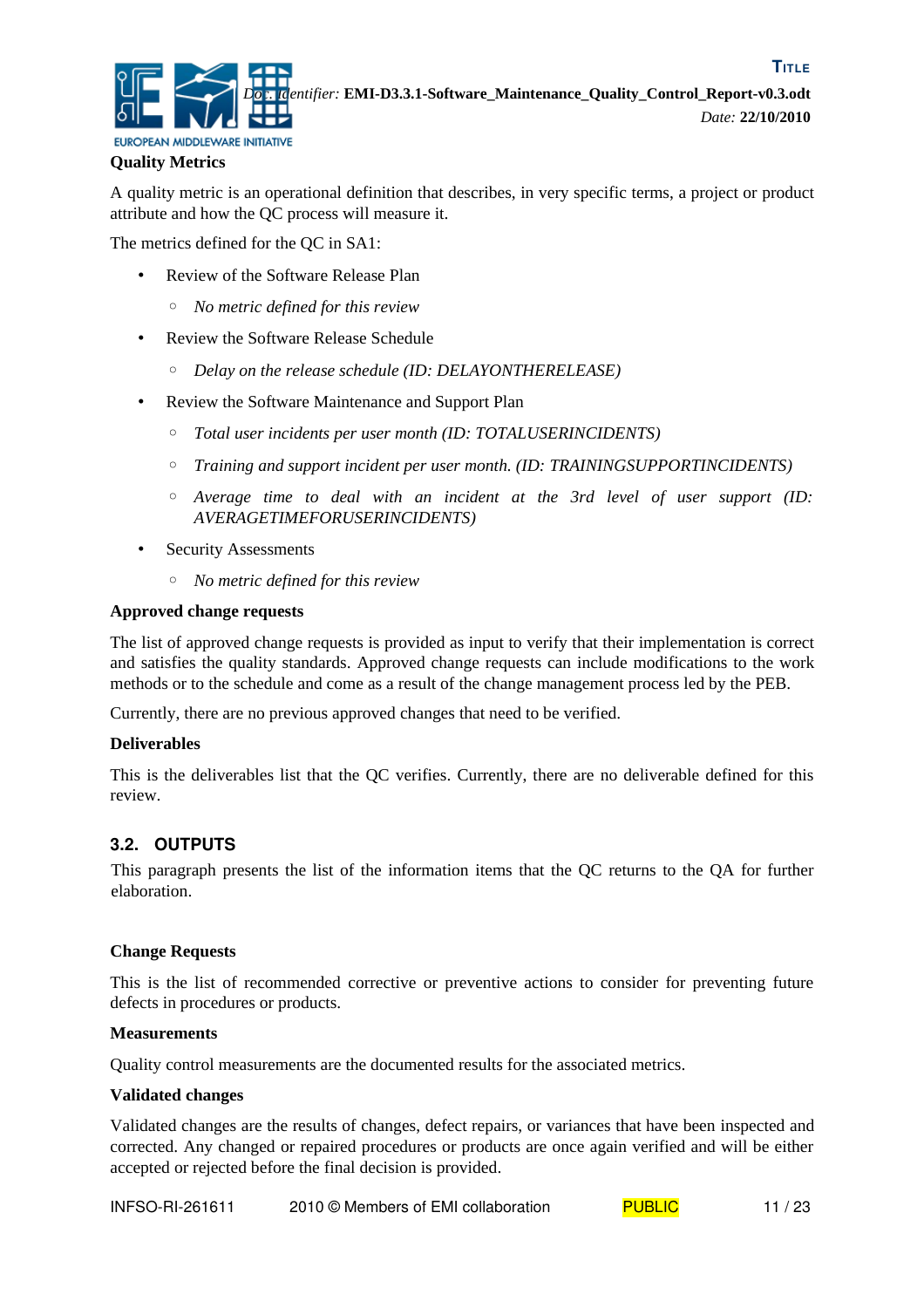![](_page_11_Picture_0.jpeg)

#### **Validated deliverable**

Main goal of QC is to determine the correctness of project's deliverables. The results of quality controls are validated deliverables.

#### **Completed checklists**

Completed checklists are output of the QC activity to become part of the project's documentation.

#### **3.2.1 Quality Baseline**

The quality baseline is not a listed output of this process. Almost everything that is done throughout the quality process culminates in the quality baseline.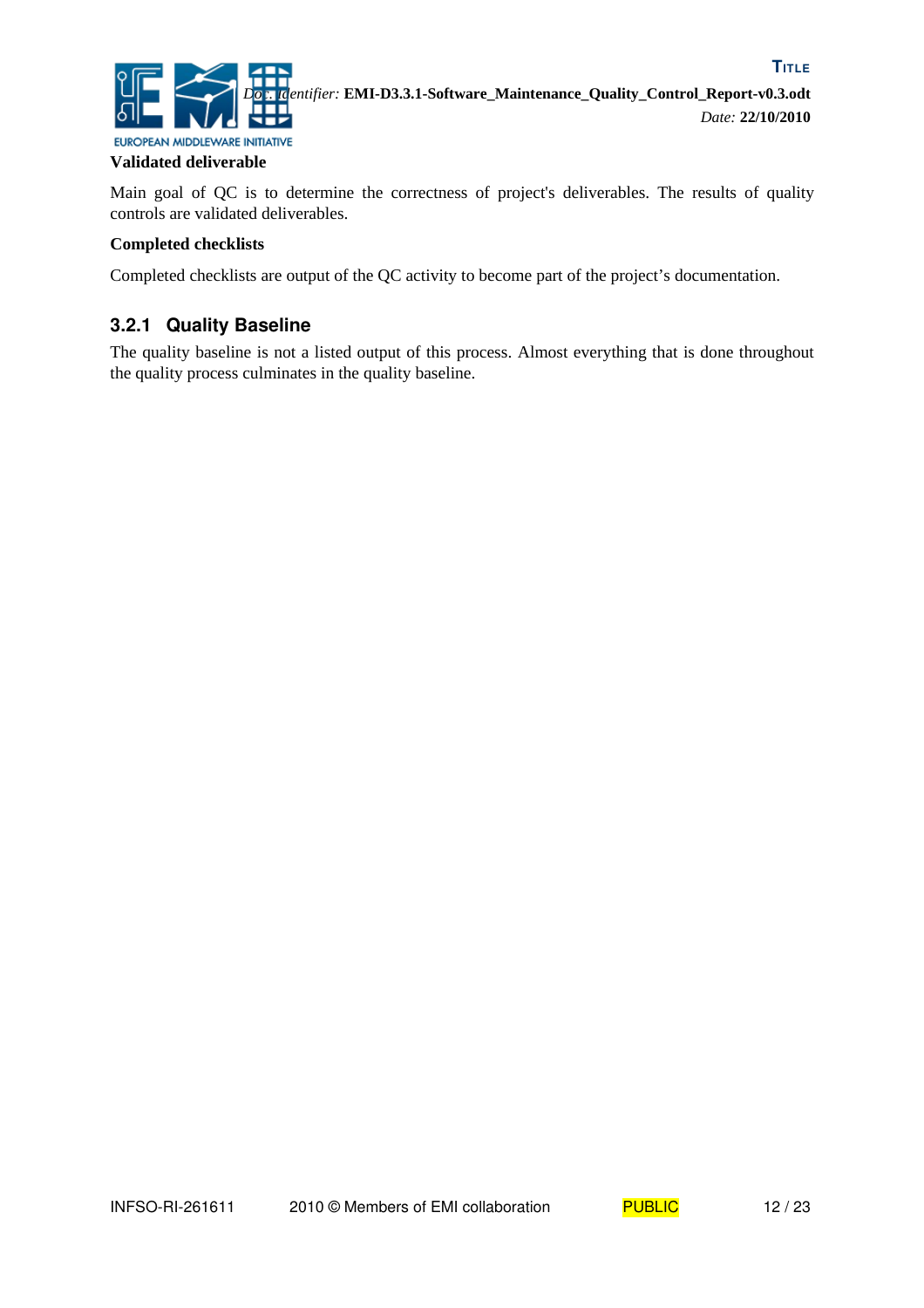![](_page_12_Picture_0.jpeg)

#### **4. QUALITY CONTROL REVIEW**

According to the schedule defined in the SQAP, this QC review refers to PM6 and it is the first performed for the SA1 activity.

#### **4.1. REVIEW OF THE SOFTWARE RELEASE PLAN**

The aim of the Review of the Software Release Plan is to check that the release plan is up to date and that describes the actual release process.

The Software Release plan is accessible at [\[R4\].](#page-5-2)

#### **4.1.1 Check-list**

| <b>Check</b><br><b>Number</b> | Question                                                                                                                                                         | <b>Response</b> |
|-------------------------------|------------------------------------------------------------------------------------------------------------------------------------------------------------------|-----------------|
| 1                             | Does the list of supported platforms correspond to the actual set of platforms on which<br>software components are released?                                     | N.A.            |
|                               | see [ $R4$ ], chap. 5                                                                                                                                            |                 |
|                               | see [R8]                                                                                                                                                         |                 |
|                               | see [R7]                                                                                                                                                         |                 |
| 2                             | Is the installation of external dependencies well documented?                                                                                                    | N               |
|                               | see<br>http://eticssoft.web.cern.ch/eticssoft/internal/public/VMWareImages/EMI_SL5_x86_64<br><b>EPEL</b> rpmlist.txt                                             |                 |
|                               | see [R8]                                                                                                                                                         |                 |
| 3                             | Are instructions to build the software up to date?                                                                                                               | Y               |
|                               | see [R8]                                                                                                                                                         |                 |
| 4                             | Is the list of supported delivery software formats up to date (source and binary packages,<br>tarball, package lists, etc)?                                      | N.A.            |
|                               | see [R4], par. 4.5.5                                                                                                                                             |                 |
| 5                             | Is the description of the process on how to handle changes up to date?                                                                                           | Y               |
|                               | see [R4], par. 4.2                                                                                                                                               |                 |
|                               | see $[R10]$                                                                                                                                                      |                 |
| 6                             | Are the communication channels published with updated information?                                                                                               | N.A.            |
|                               | see [R4], par. 4.5.5                                                                                                                                             |                 |
| 7                             | Is the process on how to deliver software to the Production Infrastructures up to date and<br>it's aligned to what the Production Infrastructures are expecting? | N.A.            |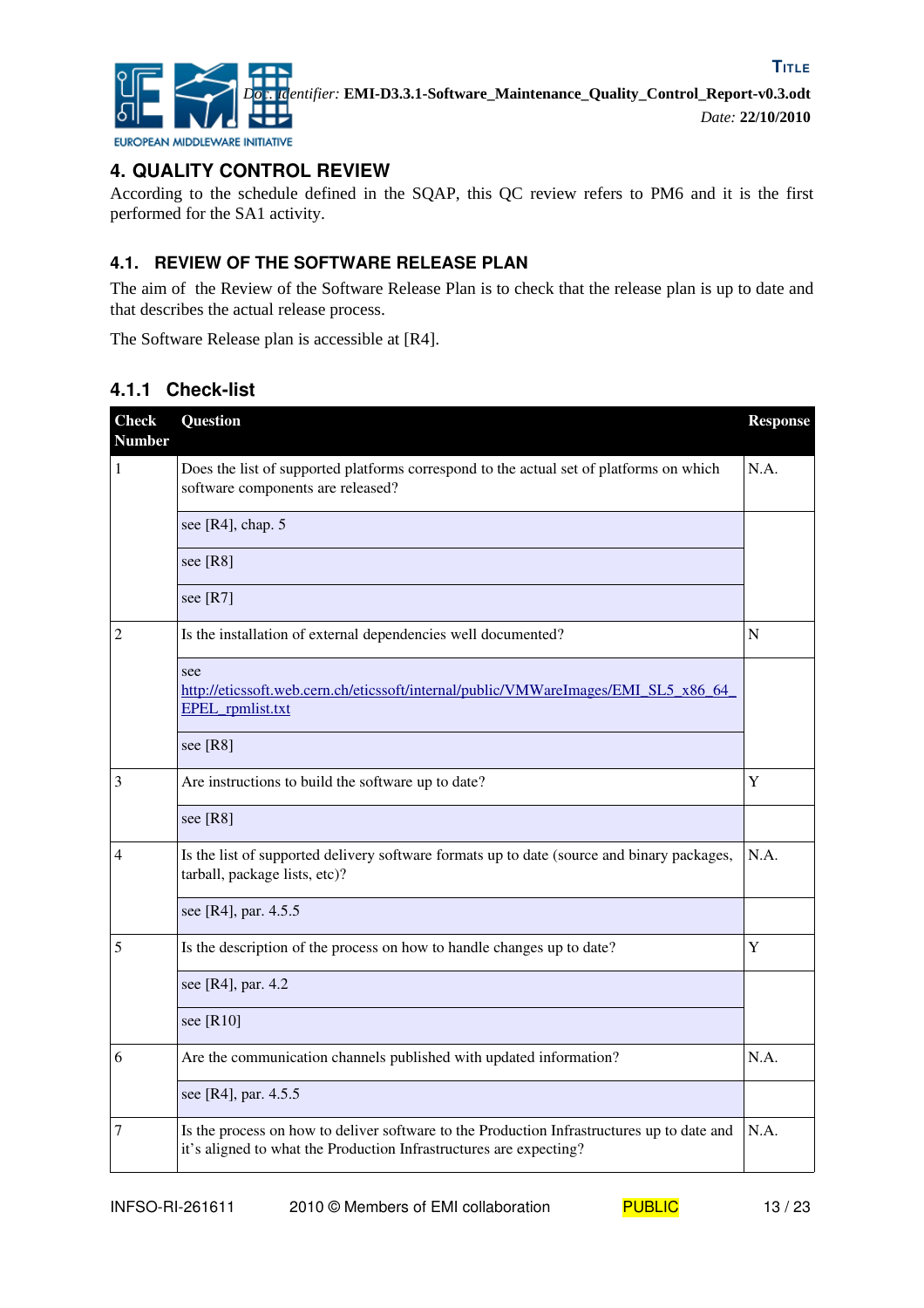![](_page_13_Picture_0.jpeg)

*Doc. Identifier:* **EMI-D3.3.1-Software\_Maintenance\_Quality\_Control\_Report-v0.3.odt** *Date:* **22/10/2010**

see [\[R4\],](#page-5-2) chap. 4.5.5

**Table 1: Review of the Software Release Plan (N.A. = Not Available)**

#### **4.1.2 Quality Control Measurements**

There are no metrics defined for this review.

#### **4.1.3 General comments**

The table below reports specific comments for the checks that have returned a non-satisfactory response (i.e. N.A. or N).

| <b>Check</b><br><b>Number</b> | <b>Comment</b>                                                                                                                                                                                                                |
|-------------------------------|-------------------------------------------------------------------------------------------------------------------------------------------------------------------------------------------------------------------------------|
| 1                             | Since no EMI components have been release yet, the check cannot be performed. The<br>information that is necessary to make the comparison is not available.                                                                   |
|                               | However it is not clear where the official list of supported platforms is made available<br>from.                                                                                                                             |
| $\overline{2}$                | Whether the check is referring to the installation of external dependencies in ETICS or to<br>the installation of external dependencies for the deploy of the EMI components, no<br>documentation is available in both cases. |
| $\overline{4}$                | No list available.                                                                                                                                                                                                            |
|                               | Also for this check, the list of supported delivery software formats must be made public<br>and easily accessible.                                                                                                            |
| 6                             | No communication channels are defined.                                                                                                                                                                                        |
| $\overline{7}$                | The delivery process definition is not available as well as the Production Infrastructure<br>requirements document.                                                                                                           |

**Table 2: Review of the Software Release Plan - Comments**

#### **4.1.4 Validated changes**

There are no previous change requests that require to be verified for this review.

#### **4.1.5 Validated Deliverables**

According to the SQAP, the outcome of this review is not expected to affect the release of any deliverable. Furthermore, not having been released any EMI official package, this report is only meant to give an overview of the current degree of compliance for the quality procedures and does not have any effective impact on the prosecution of the work. However, it is strongly encouraged to take the comments reported below in strict consideration and consider the possibility to take corrective actions to avoid that nonconformity might arise in the future. In other words, the impact of QC reports should be better clarified to make this review effective.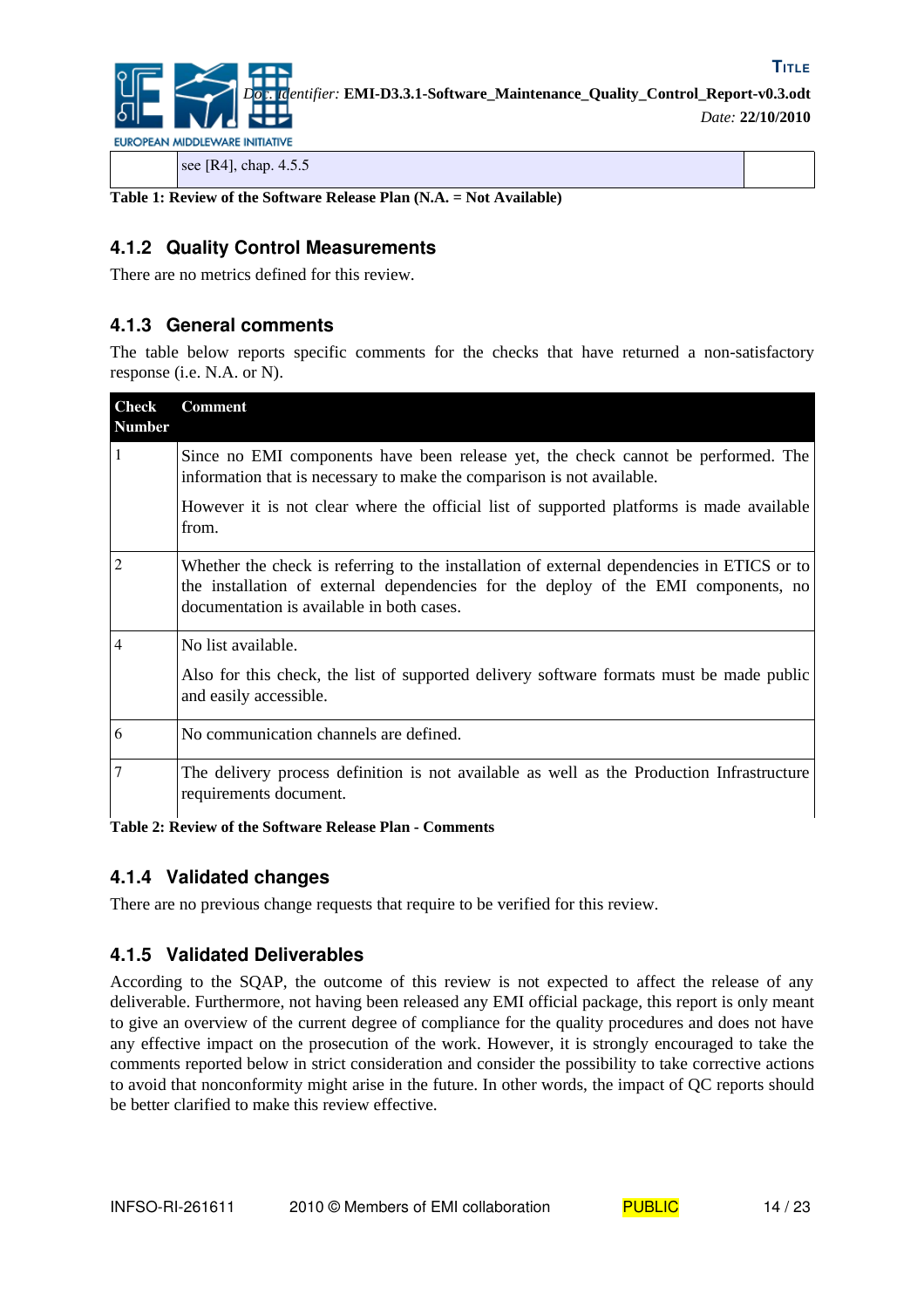![](_page_14_Picture_0.jpeg)

**TITLE**

#### **4.1.6 Variations from previous report**

There are no variations from the previous review to report. Variations analysis will be performed starting from the next review when more information will be available.

#### **4.1.7 Change requests**

The list of the changes suggested/requested for this report follows:

- to improve the communication, avoid misunderstanding and errors, or the raise of future defects, **define** where and how the publication of relevant information on the EMI components and releases should happen;
- to facilitate the execution of checks, **try** to reformulate the questions text according to the comments listed above;
- to make the review more effective, **identify** the list of deliverables whose release depends on the outcome of the review itself;
- to make the review more effective, **define** the tolerance range of positive checks for considering the associated EMI deliverables accepted. If the results fall within the range, the deliverables are accepted. Alternatively, the deliverables might be rejected because they do not meet the quality standards set for the project.

#### **4.2. REVIEW THE SOFTWARE RELEASE SCHEDULE**

The Review of the Software Release Schedule should check that the priorities of the project are taken into account and reflected in the scheduled releases.

The Software Release Schedule is accessible at [\[R4\].](#page-5-2)

#### **4.2.1 Preamble on the EMI-0 release**

According to the DoW, the first EMI release (EMI-1) will be delivered in March 2011. The product teams are currently working on an 'exercise' release designed to understand how to apply the agreed procedures, find any problem about tools and processes and in general fine tune the EMI software engineering process before the EMI-1 release. The outcome of this exercise release, called EMI-0, is not expected to be made available to external users. Its goal is to prepare a consistent, coherent repository of non-conflicting packages by the end of October 2010 without any specific commitment on functionality*.* For further information about the status of the EMI-0 release, please refer to [\[R7\].](#page-5-5)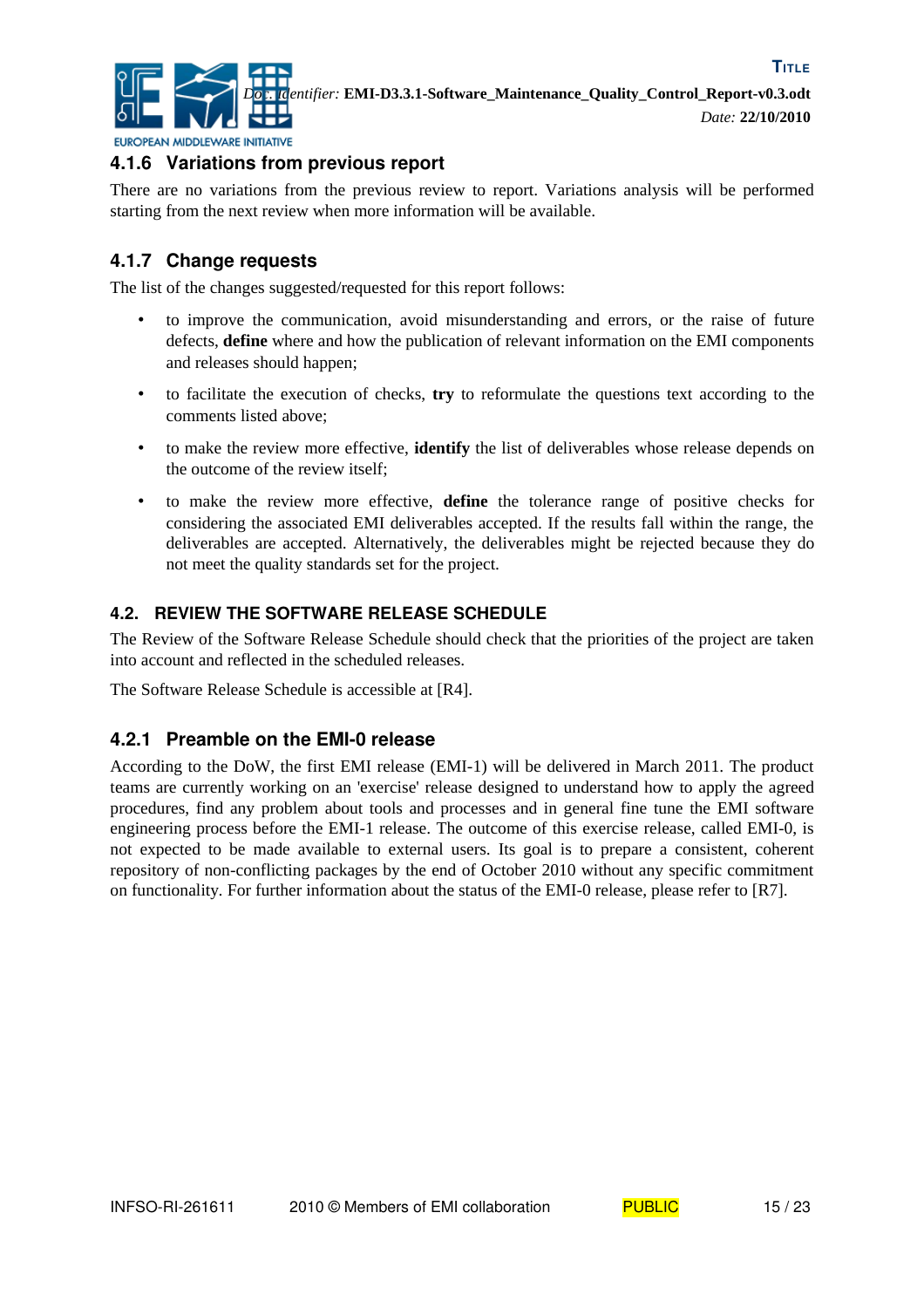![](_page_15_Picture_0.jpeg)

**4.2.2 Checklist**

| <b>Check</b><br><b>Number</b> | <b>Question</b>                                                                                    | <b>Response</b> |
|-------------------------------|----------------------------------------------------------------------------------------------------|-----------------|
| 1                             | Has the previous schedule been kept?                                                               | N.A.            |
|                               | see [R4], par. $4.6$                                                                               |                 |
|                               | see $[R7]$                                                                                         |                 |
| $\mathfrak{D}$                | Does the new schedule take into account what wasn't accomplished in the previous<br>schedule?      | N.A.            |
|                               | see $[R7]$                                                                                         |                 |
| 3                             | Is the new schedule aligned to the Software Development Plan and the priorities of the<br>project? | N.A.            |
|                               | see [R6]                                                                                           |                 |
|                               | see https://twiki.cern.ch/twiki/bin/view/EMI/DeliverableDJRA111                                    |                 |
|                               | see https://twiki.cern.ch/twiki/bin/view/EMI/DeliverableDJRA121                                    |                 |
|                               | see https://twiki.cern.ch/twiki/bin/view/EMI/DeliverableDJRA131                                    |                 |
|                               | see https://twiki.cern.ch/twiki/bin/view/EMI/DeliverableDJRA141                                    |                 |
|                               | see https://twiki.cern.ch/twiki/bin/view/EMI/DeliverableDJRA151                                    |                 |
|                               | see https://twiki.cern.ch/twiki/bin/view/EMI/DeliverableDJRA161                                    |                 |

**Table 3: Review the Software Release Schedule**

#### **4.2.3 Measurements**

In the following, the metrics list defined for this review is reported.

| ID                          | <b>DELAYONTHERELEASE</b>                                                                                                                                                                                                     |
|-----------------------------|------------------------------------------------------------------------------------------------------------------------------------------------------------------------------------------------------------------------------|
| <b>Name</b>                 | Delay on the release schedule                                                                                                                                                                                                |
| <b>Description</b>          | This metric could be provided as a histogram showing the delay time (in days) for each re-<br>lease, weighted using the release time                                                                                         |
| Unit                        | (release delay)/(release time) $*100$                                                                                                                                                                                        |
| Measure-<br>ment            | N.A.                                                                                                                                                                                                                         |
| Thresholds/t<br>arget value | Ideally the release deadlines should be always met, leading to 0 delays for each<br>release. Proper thresholds have to be defined. The trend of the delays over time could<br>provide useful hints for process optimization. |
| Comment                     | The first EMI release, internal-release, will be made available at the end of October<br>2010 and thus no measurements for this metric can be collected and the metric be<br>analysed.                                       |

**Table 4: Delay on the release schedule - Metric**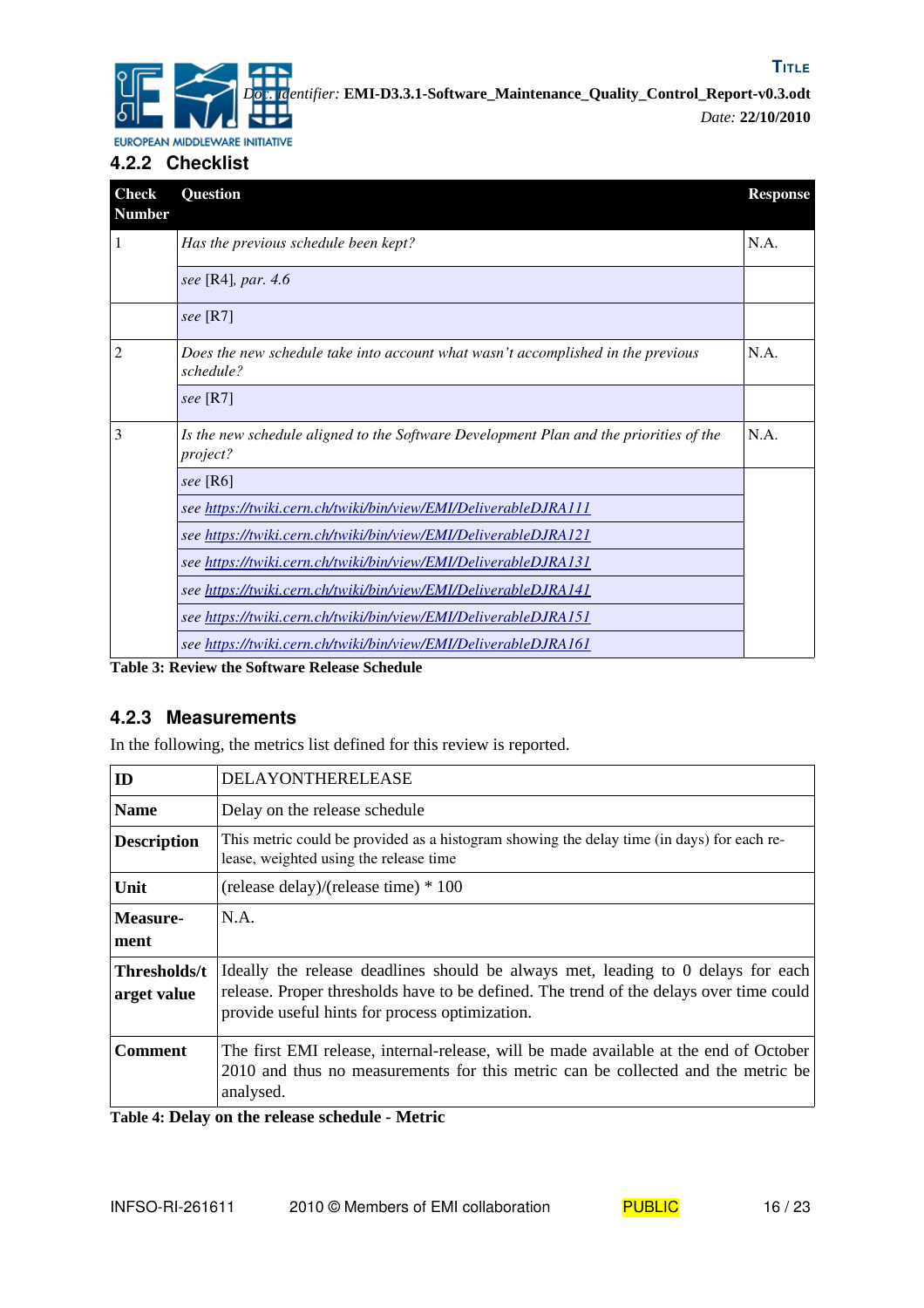![](_page_16_Picture_0.jpeg)

#### **4.2.4 General comments**

The table below reports specific comments on the check results.

| <b>Check</b><br><b>Number</b> | Question                                                                                                                                                                                                                                                                                                                                                                                                                                                                                                                                                                                                                                                                                                                                             |
|-------------------------------|------------------------------------------------------------------------------------------------------------------------------------------------------------------------------------------------------------------------------------------------------------------------------------------------------------------------------------------------------------------------------------------------------------------------------------------------------------------------------------------------------------------------------------------------------------------------------------------------------------------------------------------------------------------------------------------------------------------------------------------------------|
| 1                             | Since no EMI components have been release yet, the check cannot be performed. The<br>information that is necessary to make the comparison is not available. However it is not<br>clear where the official release schedule is maintained and how it can be accessed.                                                                                                                                                                                                                                                                                                                                                                                                                                                                                 |
| $\mathfrak{D}$                | As mentioned for the check n.1, it is not clear where the official release schedule is<br>maintained and how it can be accessed. Furthermore, it is not clear how changes or<br>modifications across different releases will be tracked and analyzed. The adoption of a<br>change management system is encouraged.                                                                                                                                                                                                                                                                                                                                                                                                                                   |
| 3                             | In the Technical Development Plan [R6] and in the various detailed sub plans, there is no<br>evidence of the development road-map. GANTT charts of progress tables will certainly<br>help the quality control activity in being more accurate in the verification of the work. At<br>the moment only sparse pieces of information, scattered among various paragraphs, are<br>available. In some cases the reported information is too vague (i.e. expression like "during"<br>the first year") making the execution of check difficult to perform. Moreover, even when<br>dates are mentioned, there is no reference to any official document or product that might<br>consent the quality control to verify that the deadline has been met or not. |

**Table 5: Review the Software Release Schedule - Comment**

#### **4.2.5 Change requests**

The list of the changes suggested/requested for this report follows:

- to improve communication, avoid misunderstanding and errors, or the raise of future defects, **define** where and how the publication of relevant information on the EMI components and their release schedule should happen;
- to make the review more effective, **identify** the list of deliverables whose release depends on the outcome of this review;
- to make the review more effective, **define** the tolerance range of positive checks for considering the associated EMI deliverables accepted. If the results fall within the range, the deliverable is accepted. Alternatively, the deliverable might be rejected because it does not met the quality standards set for the project;
- to facilitate the tracking of changes across different releases, it is strongly encouraged the adoption of a change management system to track the life-cycle of change requests.

#### **4.2.6 Validated changes**

There are no previous change requests that require to be verified for this review.

#### **4.2.7 Validated Deliverables**

There are no deliverables defined for this review.

![](_page_16_Picture_18.jpeg)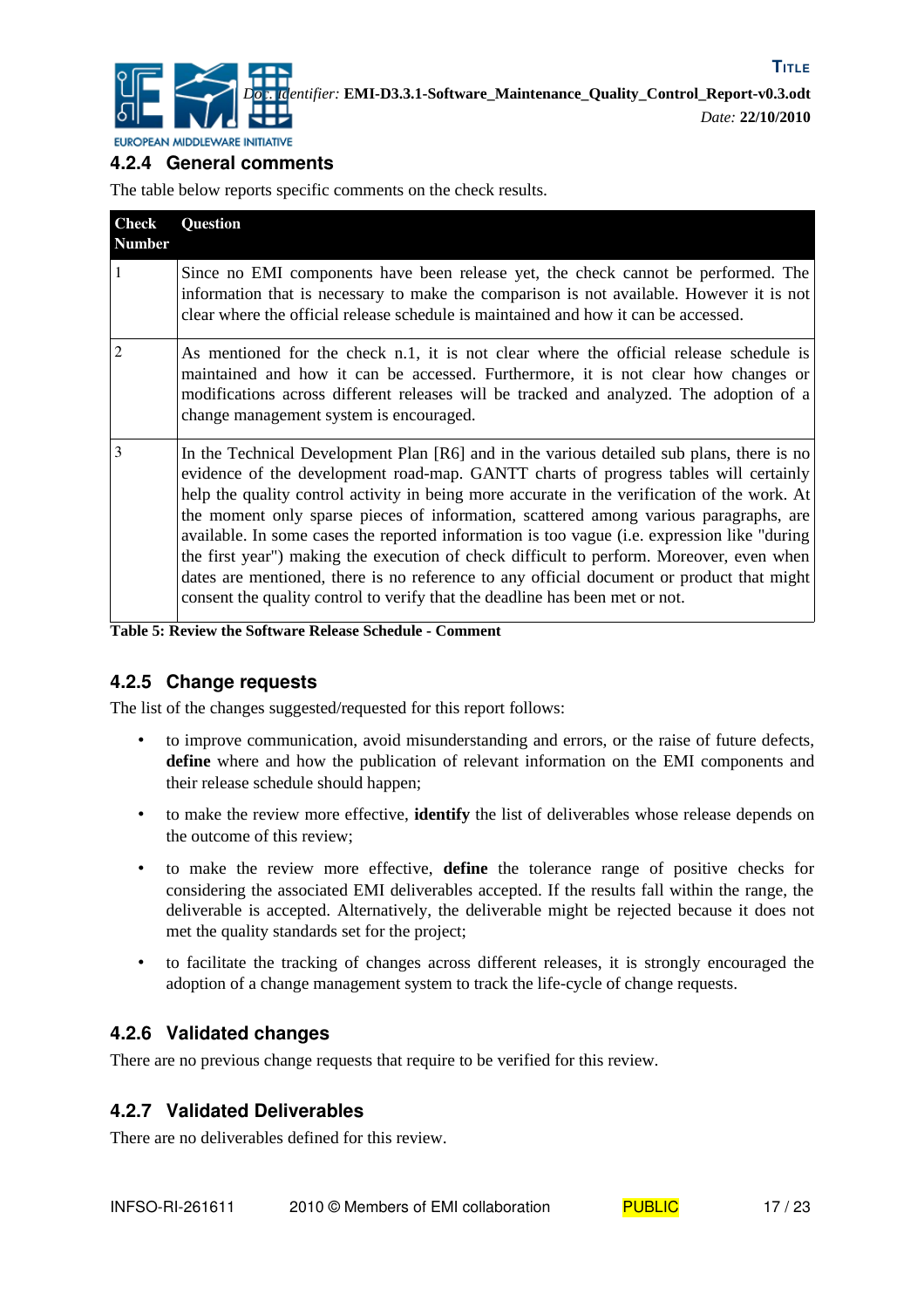![](_page_17_Picture_0.jpeg)

#### **4.2.8 Variations from previous review**

There are no variations to report from the previous review.

#### **4.3. REVIEW THE SOFTWARE MAINTENANCE AND SUPPORT PLAN**

The Review of the Software Maintenance and Support Plan should check that the plan is up to date and describes the actual maintenance and support processes and that the SLAs are respected.

#### **4.3.1 Checklist**

| <b>Check</b><br><b>Number</b> | Question                                                                                   | Re-<br>sponse |
|-------------------------------|--------------------------------------------------------------------------------------------|---------------|
| 1                             | Is the process on how to handle incidents reported by EMI users using GGUS up<br>to date?  | Y             |
|                               | see $[R11]$                                                                                |               |
|                               | see $[R10]$                                                                                |               |
|                               | see $[R5]$                                                                                 |               |
| 2                             | Is the process on how to handle requests coming from EMI users or other PTs up<br>to date? | Y             |
|                               | see $[RS]$                                                                                 |               |
|                               | see $[R10]$                                                                                |               |
| 3                             | Is the process on how to handle problems up to date?                                       | Y             |
|                               | see $[RS]$                                                                                 |               |
|                               | see $[RS]$                                                                                 |               |

**Table 6: Review the Software Maintenance and Support Plan**

![](_page_17_Picture_11.jpeg)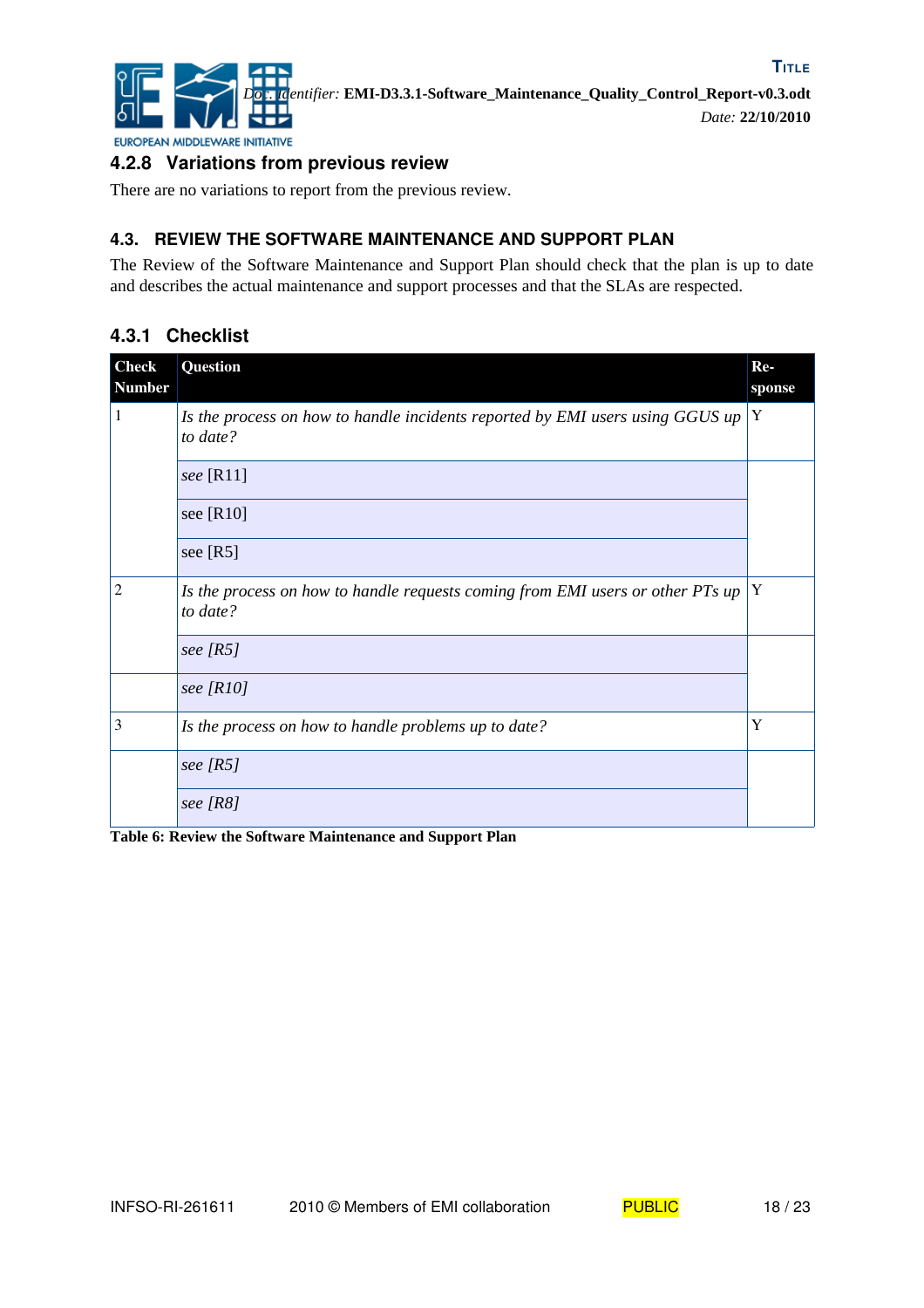![](_page_18_Picture_0.jpeg)

#### **4.3.2 Quality Control Measurements**

| ID                          | TOTALUSERINCIDENTS                                                                                                                                                                                                                                                                                   |
|-----------------------------|------------------------------------------------------------------------------------------------------------------------------------------------------------------------------------------------------------------------------------------------------------------------------------------------------|
| <b>Name</b>                 | Total user incidents per user month                                                                                                                                                                                                                                                                  |
| <b>Description</b>          | This metric covers defects not only in the software but also in the documentation,<br>training and user support processes, per user month. User month means the number of<br>users (in our case, deployed services?) Per month.                                                                      |
| Unit                        | GGUS tickets per user per month                                                                                                                                                                                                                                                                      |
| Measuremen   N.A.           |                                                                                                                                                                                                                                                                                                      |
| Thresholds/t<br>arget value | It is difficult to state a threshold valid for all the product teams, in general a<br>decreasing trend would show positive results.                                                                                                                                                                  |
| <b>Comment</b>              | The first EMI release, internal-release, will be made available only at the end of<br>October 2010 and thus no measurements for this metric can be collected. However if<br>we were to start measurements collection tomorrow, we will be able to collect<br>measurements for gLite and dCache only. |

#### **Table 7: Total user incidents per user month**

| ID                          | <b>TRAININGSUPPORTINCIDENTS</b>                                                                                                                                                                                                                                                                                                                                                                                                                                     |
|-----------------------------|---------------------------------------------------------------------------------------------------------------------------------------------------------------------------------------------------------------------------------------------------------------------------------------------------------------------------------------------------------------------------------------------------------------------------------------------------------------------|
| <b>Name</b>                 | Training and support incident per user month.                                                                                                                                                                                                                                                                                                                                                                                                                       |
| <b>Description</b>          | This metric covers defects in the training and user support processes, per user month.<br>User month means the number of users (deployed services?) per month. The training<br>and support defects can be derived by subtracting the tickets in status unsolved (ticket<br>that generated a bug) from the total number of opened tickets. It relies on proper bug<br>opening from GGUS tickets, especially for what concerns ambiguous or missing<br>documentation. |
| Unit                        | Incident per user month                                                                                                                                                                                                                                                                                                                                                                                                                                             |
| <b>Measuremen</b>           | N/A                                                                                                                                                                                                                                                                                                                                                                                                                                                                 |
| Thresholds/t<br>arget value | Decreasing trend.                                                                                                                                                                                                                                                                                                                                                                                                                                                   |
| <b>Comment</b>              | The first EMI release, internal-release, will be made available at the end of October<br>2010 and thus no measurements for this metric can be collected. However if we were<br>to start measurements collection tomorrow, we will be able to collect measurements<br>for gLite and dCache only.                                                                                                                                                                     |

**Table 8: Training and support incident per user month - Metric**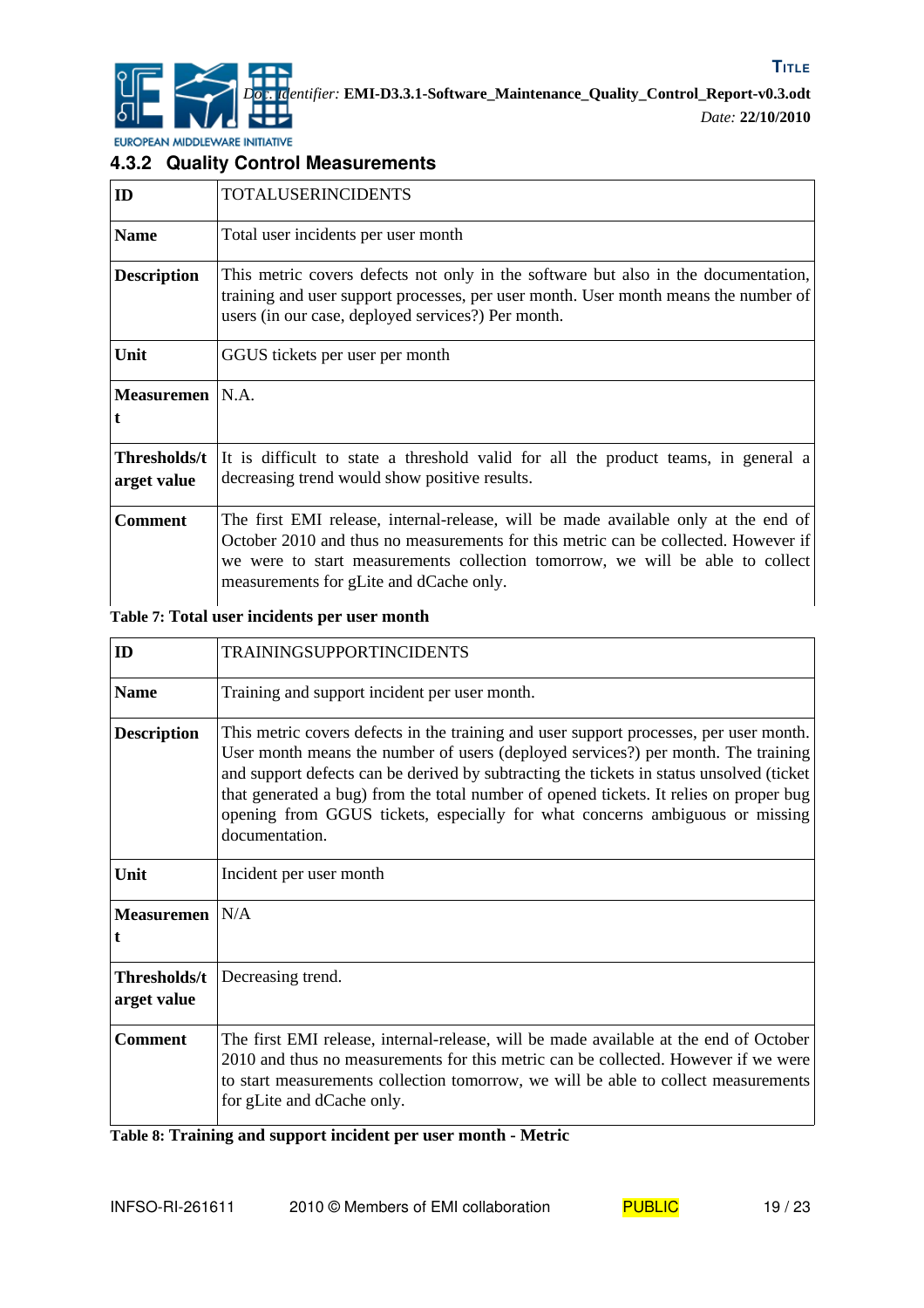![](_page_19_Picture_0.jpeg)

*Date:* **22/10/2010**

**TITLE**

EUROPEAN MIDDLEWARE INITIATIVE

| ID                          | AVERAGETIMEFORUSERINCIDENTS                                                                                                                                                                                                                                                                |
|-----------------------------|--------------------------------------------------------------------------------------------------------------------------------------------------------------------------------------------------------------------------------------------------------------------------------------------|
| <b>Name</b>                 | Average time to deal with an incident at the 3rd level of user support                                                                                                                                                                                                                     |
| <b>Description</b>          | This metric wants to measure the effectiveness of a product team to provide 3rd level<br>user support. The time is measured from the time the ticket reaches a PT's 3rd level<br>support and the time the ticket is moved to the status solved or unsolved                                 |
| Unit                        | Days                                                                                                                                                                                                                                                                                       |
| <b>Measuremen</b>           | N.A.                                                                                                                                                                                                                                                                                       |
| Thresholds/t<br>arget value | Need project wide agreement.                                                                                                                                                                                                                                                               |
| <b>Comment</b>              | The first EMI release, internal-release, will be made available at the end of October<br>and thus no measurements for this metric can be collected. However if we were to<br>start measurements collection tomorrow, we will be able to collect measurements for<br>gLite and dCache only. |

**Table 9: Average time to deal with an incident at the 3rd level of user support - Metric**

#### **4.3.3 General comments**

This report partly complies with the quality standards expected for the Software Maintenance and Support plan. The part concerning the metrics evaluation has not been completed due to the unavailability of real measurements. For this reason, a complete response cannot be produced. Some minor adjustments to the GGUS interface are still under development but they will not affect the review results and not influence the way users currently interact with the system. GGUS only supports gLite and dCache components (Supported Unit) for the generation of quality measurements (i.e. number of incidents, problems, etc.) and this might generate non-complete results in the future.

The metrics defined for this report and the KPIs [\[R5\]](#page-5-7) defined in the DoW might generate the same results leading to overlaps or crossings. The definition of the two groups of indicators should be revised according to the objectives of the project.

#### **4.3.4 Change requests**

The list of changes suggested/requested for this review follows:

• to avoid overlaps in performance evaluation, **consider** to aggregate the quality metrics defined for this review with the project level KPIs.

#### **4.3.5 Validated changes**

There are no previous change requests that require to be verified for this review.

#### **4.3.6 Validated Deliverables**

There are no deliverables defined for this review.

![](_page_19_Picture_17.jpeg)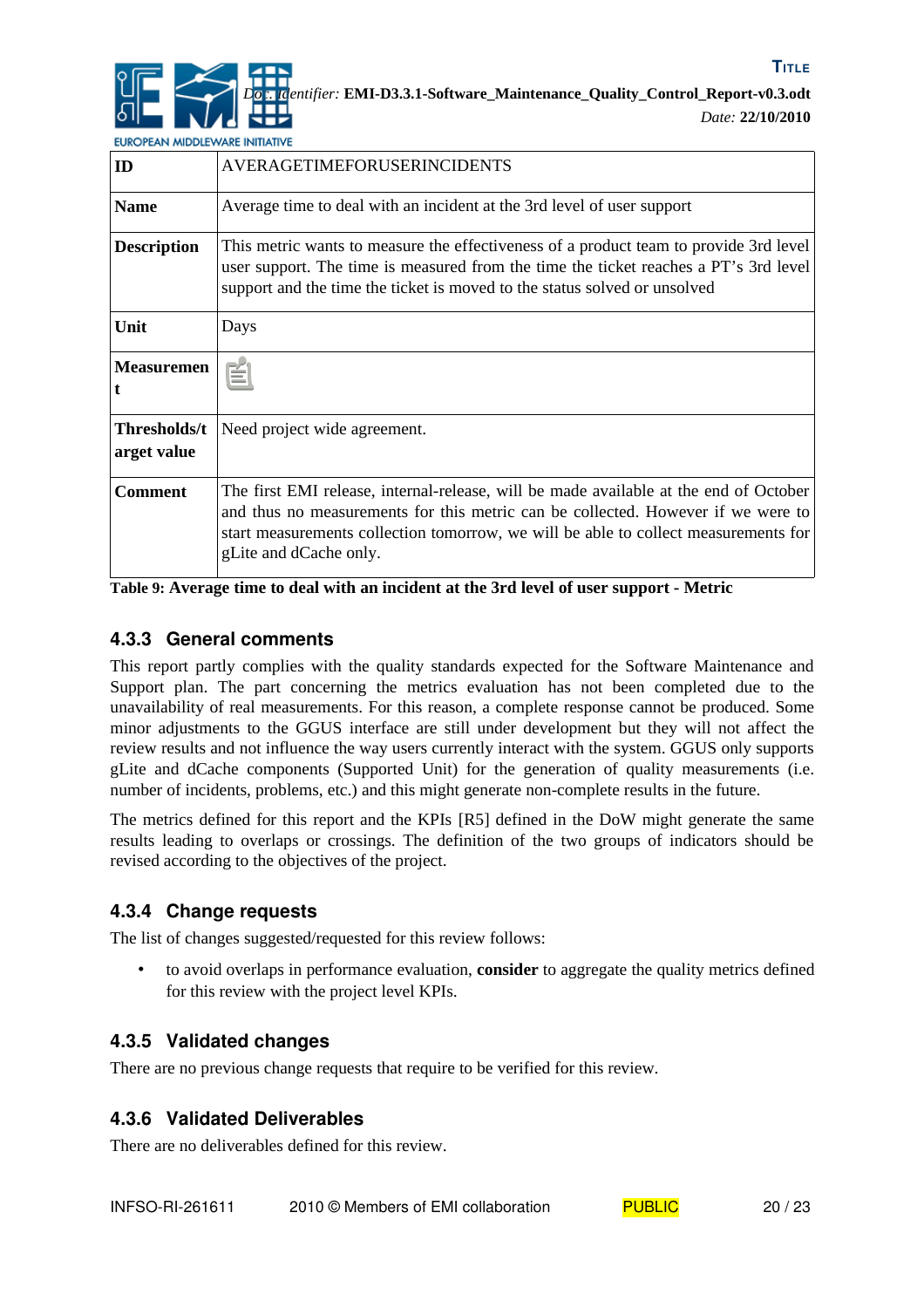![](_page_20_Picture_0.jpeg)

#### **4.3.7 Variations from the previous review**

There are no variations to report from the previous review.

#### **4.4. SECURITY ASSESSMENTS**

Contribution from Elisa Heymann (UAB) is mandatory here. At the moment, no plan is available or expected during the next weeks.

![](_page_20_Picture_7.jpeg)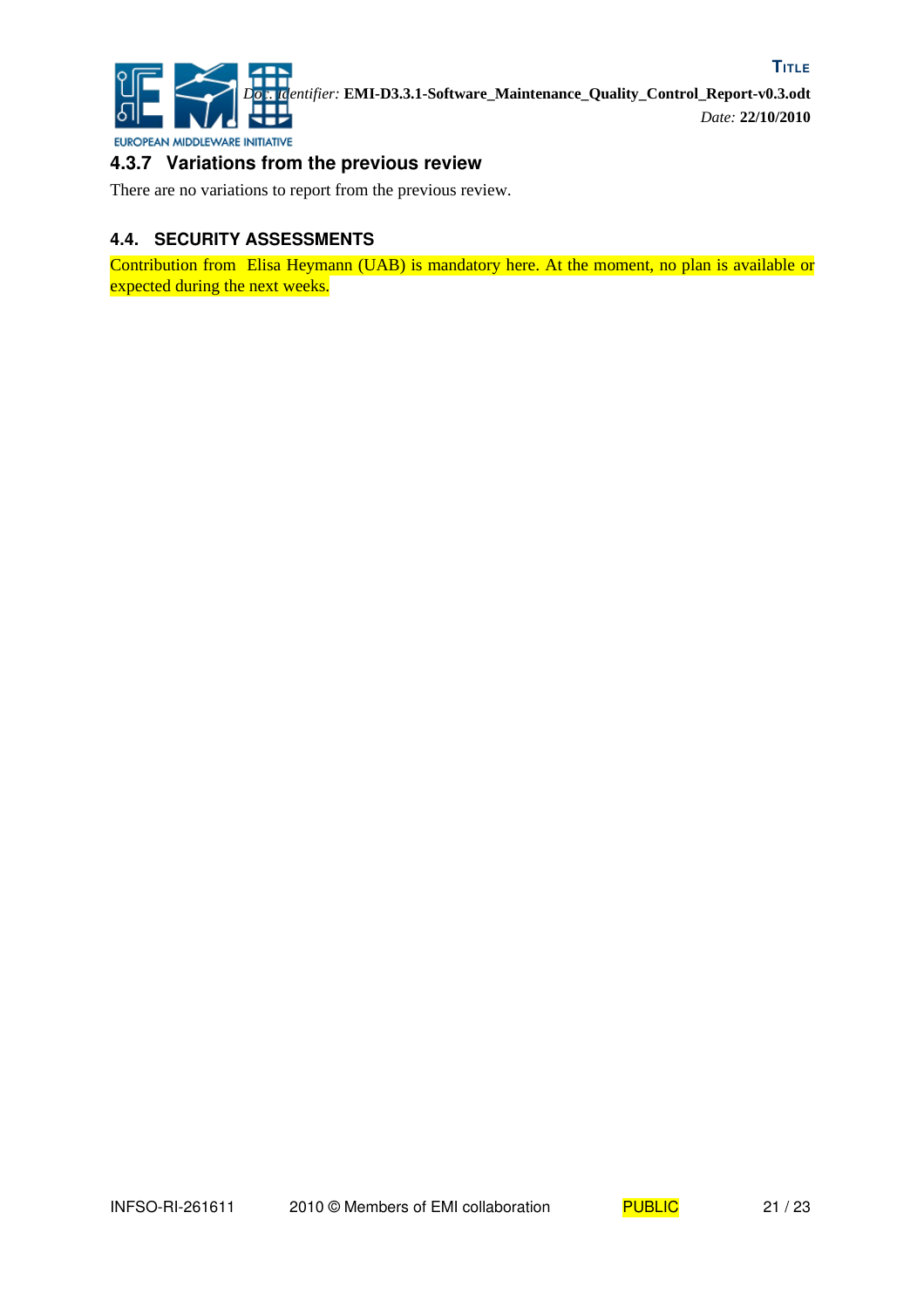![](_page_21_Picture_0.jpeg)

#### **5. REGRESSION TEST**

The Quality Control activity for the SA1 is specifically concerned with monitoring work results for software maintenance and release activities to see whether they comply with the standards set out in the QA plan. In addition, the quality control should contain details on availability and execution of regression tests for the supported EMI components and various metrics on released components. As outlined in [\[R9\],](#page-5-11) regression tests are tests that are meant to verify specific bug fixes. A regression tests can be associated to a bug reported in the bug (defect) tracker. A Product Team should aim at providing regression tests whenever the bug fix can be automatically (i.e. with a script) verified. When regression tests are distinguished, their execution should be highlighted in [\[R12\].](#page-5-10) Regression tests should be performed always on a release candidate; exceptions can be done for the release of urgent bug fixes and special occasions agreed within the EMT.

#### **5.1.1 General comments**

Although no regression tests have been performed yet, it might be asserted that the instructions on how to implement, execute and document new regression tests are well documented and the procedure looks consolidate. At the moment no causes that may lead to unacceptable results are envisaged, but it is strongly encouraged to better clarify how the details of the regression tests execution should be made available. The availability of a centralized place where to collect information from, would really facilitate the Quality Control work and reduce the possibility of errors. Also consider to extend the Software Verification and Validation Template [\[R13\]](#page-5-9) with the addition of a specific session where to report regression test details.

![](_page_21_Picture_7.jpeg)